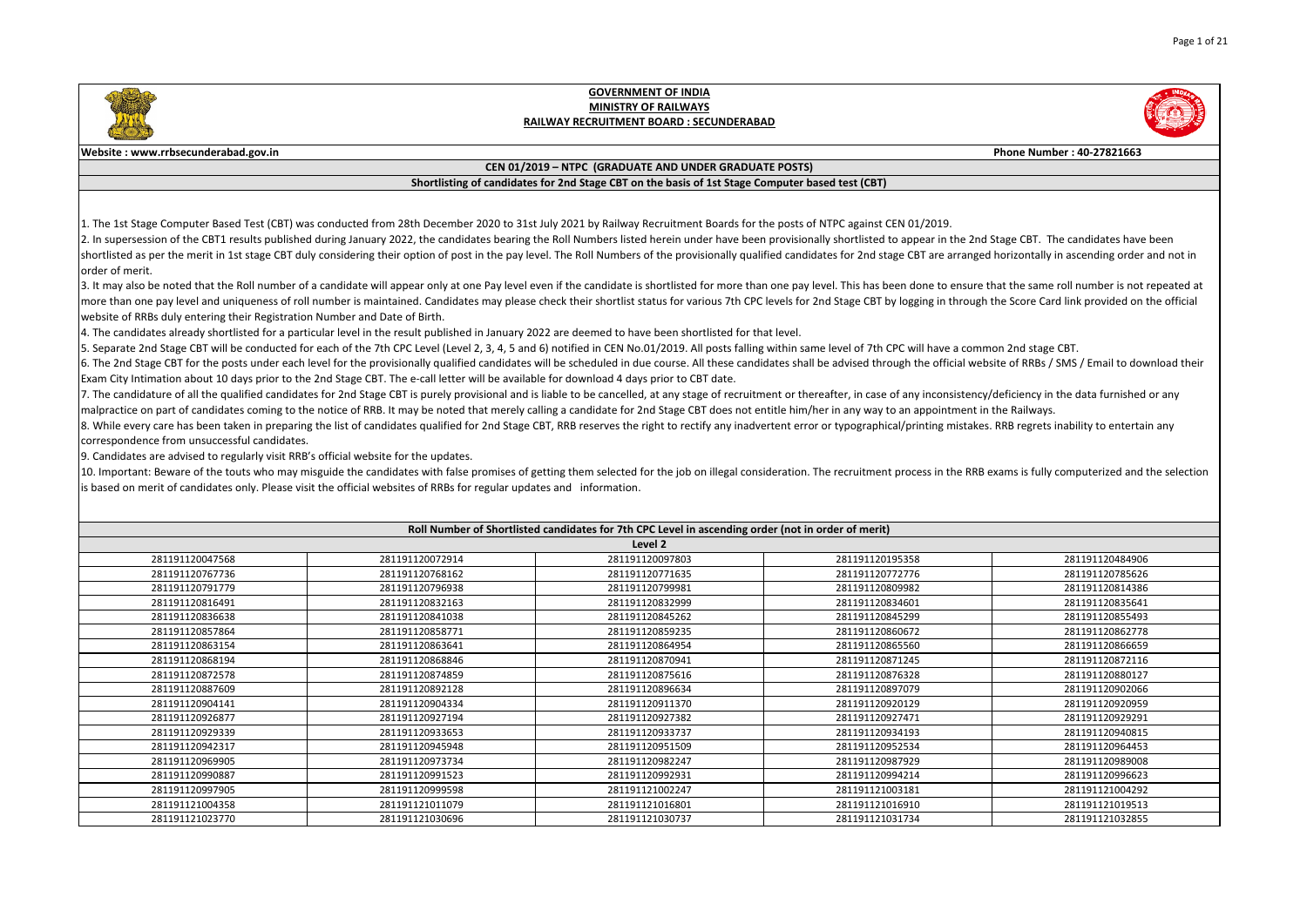



| Website: www.rrbsecunderabad.gov.in<br>Phone Number: 40-27821663 |                 |                                                        |                 |                 |
|------------------------------------------------------------------|-----------------|--------------------------------------------------------|-----------------|-----------------|
|                                                                  |                 | CEN 01/2019 - NTPC (GRADUATE AND UNDER GRADUATE POSTS) |                 |                 |
| 281191121039011                                                  | 281191121043927 | 281191121054459                                        | 281191121056986 | 281191121059951 |
| 281191130493678                                                  | 281191130493680 | 281191130536887                                        | 281191130616613 | 281191130656579 |
| 281191130769475                                                  | 281191130770276 | 281191130773483                                        | 281191130778852 | 281191130779208 |
| 281191130780844                                                  | 281191130783112 | 281191130783761                                        | 281191130785299 | 281191130785376 |
| 281191130788709                                                  | 281191130789247 | 281191130795917                                        | 281191130796621 | 281191130796991 |
| 281191130797002                                                  | 281191130798281 | 281191130800416                                        | 281191130807798 | 281191130812391 |
| 281191130816084                                                  | 281191130816342 | 281191130824360                                        | 281191130825793 | 281191130829120 |
| 281191130830617                                                  | 281191130833527 | 281191130835716                                        | 281191130840740 | 281191130841891 |
| 281191130844127                                                  | 281191130851915 | 281191130856415                                        | 281191130859210 | 281191130860008 |
| 281191130861034                                                  | 281191130862742 | 281191130872621                                        | 281191130876088 | 281191130879199 |
| 281191130879632                                                  | 281191130880178 | 281191130881569                                        | 281191130885024 | 281191130887574 |
| 281191130887642                                                  | 281191130888815 | 281191130897230                                        | 281191130897246 | 281191130901961 |
| 281191130906220                                                  | 281191130912593 | 281191130916823                                        | 281191130917113 | 281191130926001 |
| 281191130931980                                                  | 281191130939712 | 281191130970438                                        | 281191130974439 | 281191130974518 |
| 281191130975047                                                  | 281191130975188 | 281191130975901                                        | 281191130977193 | 281191130978824 |
| 281191130979527                                                  | 281191130984657 | 281191130985216                                        | 281191130985460 | 281191130987474 |
| 281191131000712                                                  | 281191131003696 | 281191131004878                                        | 281191131011003 | 281191131020786 |
| 281191131024398                                                  | 281191131028446 | 281191131029040                                        | 281191131030602 | 281191131032404 |
| 281191131035595                                                  | 281191131041701 | 281191131057629                                        | 281191131059472 | 281191131066247 |
| 281191131068818                                                  | 281191131070567 | 281191131071606                                        | 281191131072399 | 281191131076194 |
| 281191131076937                                                  | 281191131077293 | 281191131078719                                        | 281191131087102 | 281191131088114 |
| 281191131088610                                                  | 281191131089732 | 281191131091573                                        | 281191131096461 | 281191131108935 |
| 281191131111377                                                  | 281191131113034 | 281191131116259                                        | 281191131122721 | 281191140064873 |
| 281191140858404                                                  | 281191150614214 | 281191150686501                                        | 281191150771927 | 281191150773224 |
| 281191150775178                                                  | 281191150800440 | 281191150803866                                        | 281191150814517 | 281191150815414 |
| 281191150816530                                                  | 281191150823250 | 281191150824468                                        | 281191150827847 | 281191150836560 |
| 281191150851490                                                  | 281191150860763 | 281191150861729                                        | 281191150866901 | 281191150877590 |
| 281191150878604                                                  | 281191150893022 | 281191150903790                                        | 281191150909982 | 281191150912576 |
| 281191150957701                                                  | 281191150957783 | 281191150962203                                        | 281191150967934 | 281191150970343 |
| 281191150973820                                                  | 281191150976596 | 281191150997989                                        | 281191150999830 | 281191150999918 |
| 281191151000943                                                  | 281191151002655 | 281191151003290                                        | 281191151005604 | 281191151006389 |
| 281191151010135                                                  | 281191151014034 | 281191151026502                                        | 281191151031267 | 281191151031656 |
| 281191151038880                                                  | 281191151039577 | 281191151044807                                        | 281191151062723 | 281191151066981 |
| 281191151094941                                                  | 281191151095897 | 281191151100780                                        | 281191151111451 | 281191160098131 |
| 281191160154994                                                  | 281191160485357 | 281191160485372                                        | 281191160485861 | 281191160485957 |
| 281191160485967                                                  | 281191160491303 | 281191160491328                                        | 281191160493019 | 281191160497137 |
| 281191160499275                                                  | 281191160499344 | 281191160504026                                        | 281191160506950 | 281191160511816 |
| 281191160515845                                                  | 281191160516645 | 281191160527549                                        | 281191160533472 | 281191160533494 |
| 281191160556322                                                  | 281191160581440 | 281191160593241                                        | 281191160595362 | 281191160598483 |
| 281191160599846                                                  | 281191160603742 | 281191160611890                                        | 281191160618553 | 281191160622215 |
| 281191160625848                                                  | 281191160626895 | 281191160629519                                        | 281191160642966 | 281191160651120 |
| 281191160654612                                                  | 281191160656771 | 281191160658130                                        | 281191160665896 | 281191160667134 |
| 281191160668705                                                  | 281191160670743 | 281191160703072                                        | 281191160705937 | 281191160707885 |
| 281191160710772                                                  | 281191160711757 | 281191160717570                                        | 281191160748520 | 281191160751599 |
| 281191160766556                                                  | 281191160772700 | 281191160772835                                        | 281191160776049 | 281191160778245 |
| 281191160778247                                                  | 281191160787127 | 281191160792843                                        | 281191160794469 | 281191160799058 |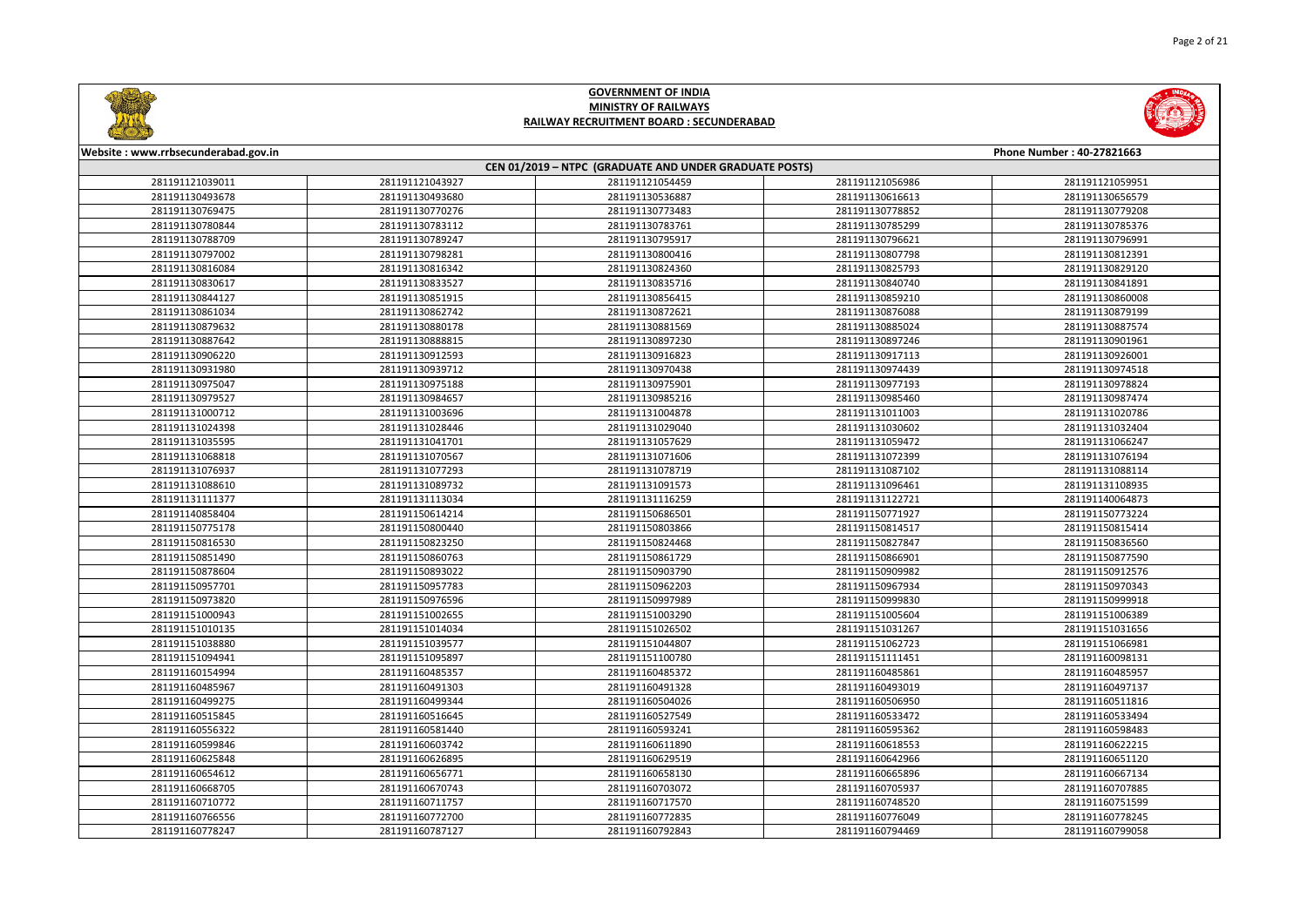



| Website: www.rrbsecunderabad.gov.in<br>Phone Number: 40-27821663 |                                                        |                 |                 |                 |  |  |
|------------------------------------------------------------------|--------------------------------------------------------|-----------------|-----------------|-----------------|--|--|
|                                                                  | CEN 01/2019 - NTPC (GRADUATE AND UNDER GRADUATE POSTS) |                 |                 |                 |  |  |
| 281191160813798                                                  | 281191160816034                                        | 281191160820667 | 281191160831803 | 281191160834846 |  |  |
| 281191160836570                                                  | 281191160846723                                        | 281191160852513 | 281191160853188 | 281191160855109 |  |  |
| 281191160857851                                                  | 281191160866035                                        | 281191160868426 | 281191160872940 | 281191160874375 |  |  |
| 281191160874729                                                  | 281191160891389                                        | 281191160905136 | 281191160907878 | 281191160926996 |  |  |
| 281191160933384                                                  | 281191160939263                                        | 281191160943251 | 281191160964647 | 281191160966122 |  |  |
| 281191160972131                                                  | 281191160973626                                        | 281191160983950 | 281191160998794 | 281191161003259 |  |  |
| 281191161004161                                                  | 281191161022543                                        | 281191161035452 | 281191161038280 | 281191161041600 |  |  |
| 281191161053053                                                  | 281191161058948                                        | 281191170057289 | 281191170140919 | 281191170486003 |  |  |
| 281191170493118                                                  | 281191170497813                                        | 281191170507006 | 281191170515125 | 281191170515461 |  |  |
| 281191170529708                                                  | 281191170545818                                        | 281191170548811 | 281191170556685 | 281191170559410 |  |  |
| 281191170563064                                                  | 281191170577620                                        | 281191170578988 | 281191170590270 | 281191170606226 |  |  |
| 281191170608866                                                  | 281191170610881                                        | 281191170614673 | 281191170618461 | 281191170618748 |  |  |
| 281191170618842                                                  | 281191170621267                                        | 281191170653100 | 281191170662914 | 281191170664441 |  |  |
| 281191170665881                                                  | 281191170670494                                        | 281191170680947 | 281191170708903 | 281191170718487 |  |  |
| 281191170739531                                                  | 281191170744790                                        | 281191170751744 | 281191170765885 | 281191170766716 |  |  |
| 281191170774284                                                  | 281191170779636                                        | 281191170781635 | 281191170787097 | 281191170787940 |  |  |
| 281191170788241                                                  | 281191170793436                                        | 281191170795904 | 281191170797605 | 281191170799266 |  |  |
| 281191170800364                                                  | 281191170800474                                        | 281191170800731 | 281191170801701 | 281191170802478 |  |  |
| 281191170805888                                                  | 281191170806440                                        | 281191170807228 | 281191170809096 | 281191170809748 |  |  |
| 281191170810023                                                  | 281191170810750                                        | 281191170815446 | 281191170815500 | 281191170816133 |  |  |
| 281191170817136                                                  | 281191170817630                                        | 281191170819931 | 281191170823271 | 281191170828041 |  |  |
| 281191170828402                                                  | 281191170828567                                        | 281191170828571 | 281191170829758 | 281191170830066 |  |  |
| 281191170830662                                                  | 281191170830731                                        | 281191170831886 | 281191170835190 | 281191170837229 |  |  |
| 281191170840595                                                  | 281191170840807                                        | 281191170841562 | 281191170845162 | 281191170847580 |  |  |
| 281191170849204                                                  | 281191170850378                                        | 281191170850952 | 281191170853631 | 281191170855543 |  |  |
| 281191170859035                                                  | 281191170859162                                        | 281191170869789 | 281191170875704 | 281191170879819 |  |  |
| 281191170889101                                                  | 281191170894036                                        | 281191170896956 | 281191170899107 | 281191170899763 |  |  |
| 281191170900077                                                  | 281191170901903                                        | 281191170901981 | 281191170906013 | 281191170906143 |  |  |
| 281191170909380                                                  | 281191170911378                                        | 281191170911817 | 281191170911918 | 281191170914382 |  |  |
| 281191170920751                                                  | 281191170922492                                        | 281191170923178 | 281191170924685 | 281191170935057 |  |  |
| 281191170937619                                                  | 281191170939692                                        | 281191170944944 | 281191170945709 | 281191170948640 |  |  |
| 281191170949340                                                  | 281191170950505                                        | 281191170953457 | 281191170955547 | 281191170956409 |  |  |
| 281191170959753                                                  | 281191170969858                                        | 281191170973139 | 281191170976294 | 281191170976469 |  |  |
| 281191170978556                                                  | 281191170981064                                        | 281191170983970 | 281191170986103 | 281191170993424 |  |  |
| 281191170996431                                                  | 281191171000047                                        | 281191171000131 | 281191171000681 | 281191171000721 |  |  |
| 281191171001038                                                  | 281191171004393                                        | 281191171010323 | 281191171010468 | 281191171011215 |  |  |
| 281191171013940                                                  | 281191171021149                                        | 281191171029172 | 281191171030045 | 281191171030189 |  |  |
| 281191171031348                                                  | 281191171031561                                        | 281191171032401 | 281191171037589 | 281191171038626 |  |  |
| 281191171040511                                                  | 281191171041227                                        | 281191171050488 | 281191171055896 | 281191171056545 |  |  |
| 281191171060314                                                  | 281191171068988                                        | 281191171069587 | 281191171070001 | 281191171078837 |  |  |
| 281191171080292                                                  | 281191171087205                                        | 281191171088677 | 281191171090819 | 281191171091934 |  |  |
| 281191190502874                                                  | 281191190503246                                        | 281191190517371 | 281191190532371 | 281191190556808 |  |  |
| 281191190582322                                                  | 281191190639475                                        | 281191190667885 | 281191190671505 | 281191190714030 |  |  |
| 281191190761163                                                  | 281191190771740                                        | 281191190774594 | 281191190779668 | 281191190787849 |  |  |
| 281191190793584                                                  | 281191190819480                                        | 281191190826159 | 281191190828896 | 281191190836651 |  |  |
| 281191190836873                                                  | 281191190837958                                        | 281191190841194 | 281191190841516 | 281191190862313 |  |  |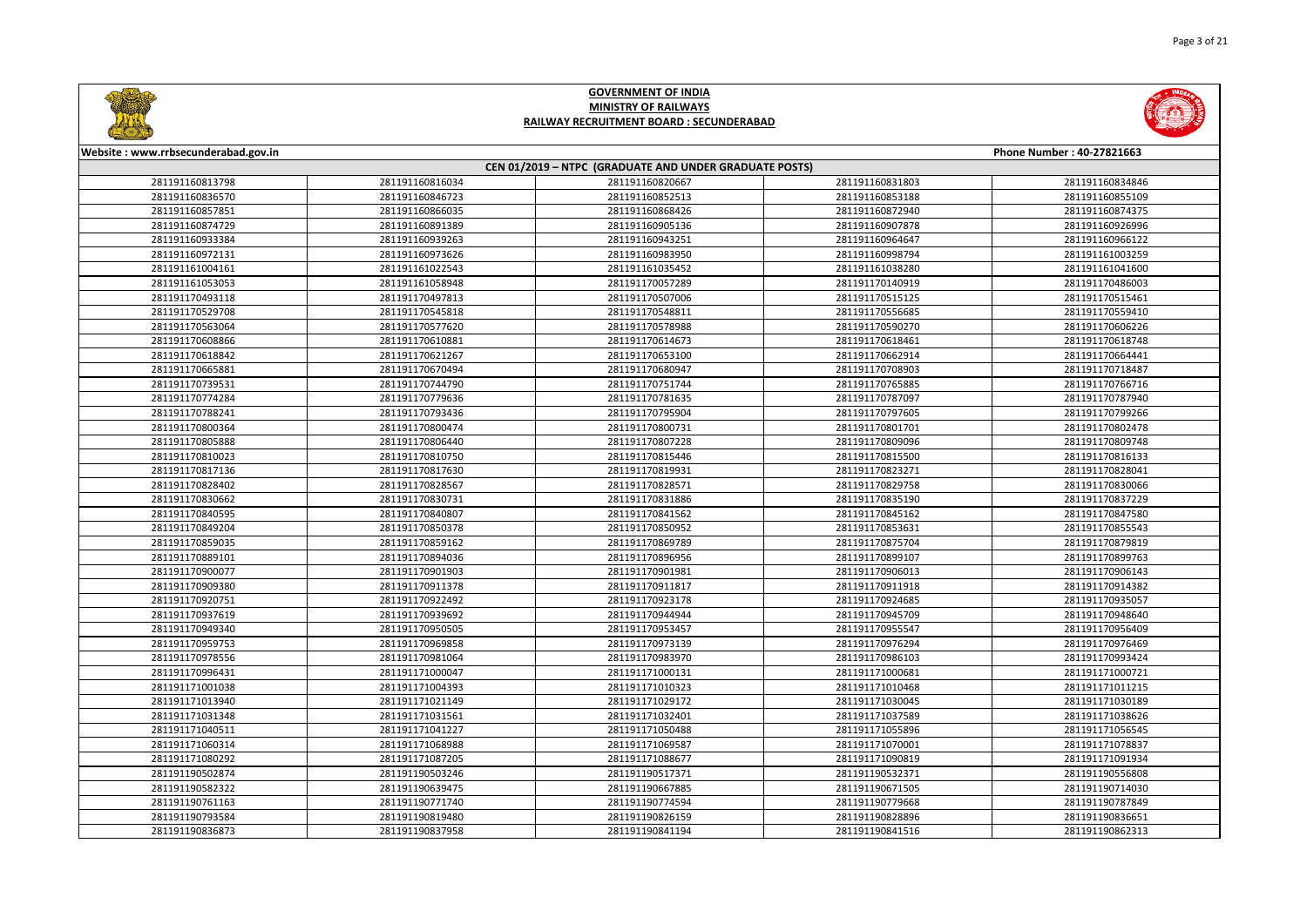



| Website: www.rrbsecunderabad.gov.in<br>Phone Number: 40-27821663 |                 |                                                        |                 |                 |  |
|------------------------------------------------------------------|-----------------|--------------------------------------------------------|-----------------|-----------------|--|
|                                                                  |                 | CEN 01/2019 - NTPC (GRADUATE AND UNDER GRADUATE POSTS) |                 |                 |  |
| 281191190862637                                                  | 281191190867125 | 281191190880729                                        | 281191190880846 | 281191190880891 |  |
| 281191190884150                                                  | 281191190891850 | 281191190894048                                        | 281191190899203 | 281191190901146 |  |
| 281191190901620                                                  | 281191190909382 | 281191190915298                                        | 281191190918688 | 281191190921003 |  |
| 281191190921552                                                  | 281191190922758 | 281191190929090                                        | 281191190930859 | 281191190931362 |  |
| 281191190932727                                                  | 281191190935960 | 281191190939637                                        | 281191190941808 | 281191190945926 |  |
| 281191190966294                                                  | 281191190971338 | 281191190975170                                        | 281191190975381 | 281191190988898 |  |
| 281191190996253                                                  | 281191190997715 | 281191190998064                                        | 281191191002020 | 281191191002893 |  |
| 281191191006345                                                  | 281191191007812 | 281191191009246                                        | 281191191035453 | 281191191037974 |  |
| 281191191038859                                                  | 281191191043687 | 281191191049578                                        | 281191191053407 | 281191191054863 |  |
| 281191191056134                                                  | 281191191057171 | 281191191064288                                        | 281191191066818 | 281191191076792 |  |
| 281191191081472                                                  | 281191191081702 | 281191191082738                                        | 281191191092251 | 281191191093590 |  |
| 281191191095127                                                  | 281191191098172 | 281191191101345                                        | 281191191105522 | 281191191108476 |  |
| 281191191111187                                                  | 281191191128114 | 281191191130195                                        | 281191191131169 | 281191191136043 |  |
| 281191200062448                                                  | 281191210502004 | 281191210860392                                        | 281191220625994 | 281191220707848 |  |
| 281191220735880                                                  | 281191220771288 | 281191220772555                                        | 281191220772647 | 281191220781142 |  |
| 281191220783364                                                  | 281191220785924 | 281191220791218                                        | 281191220793947 | 281191220797628 |  |
| 281191220798921                                                  | 281191220803233 | 281191220804623                                        | 281191220813449 | 281191220817535 |  |
| 281191220823191                                                  | 281191220830687 | 281191220834795                                        | 281191220848088 | 281191220860576 |  |
| 281191220865166                                                  | 281191220866030 | 281191220866710                                        | 281191220871240 | 281191220875750 |  |
| 281191220877881                                                  | 281191220881171 | 281191220884010                                        | 281191220885852 | 281191220893172 |  |
| 281191220898596                                                  | 281191220916520 | 281191220928237                                        | 281191220947926 | 281191220968993 |  |
| 281191220972134                                                  | 281191220973903 | 281191220975255                                        | 281191220975553 | 281191220976511 |  |
| 281191220979532                                                  | 281191220982515 | 281191220984217                                        | 281191220987201 | 281191220991303 |  |
| 281191220995093                                                  | 281191220995948 | 281191221007276                                        | 281191221013771 | 281191221027528 |  |
| 281191221037063                                                  | 281191221068571 | 281191221073233                                        | 281191221090491 | 281191221101315 |  |
| 281191221105294                                                  | 281191221120833 | 281191221133109                                        | 281191230848574 | 281191230850670 |  |
| 281191230923448                                                  | 281191230931600 | 281191230953993                                        | 281191230993846 | 281191231005986 |  |
| 281191231064914                                                  | 281191231083904 | 281191231109593                                        | 281191240229125 | 281191240768030 |  |
| 281191240768572                                                  | 281191240775315 | 281191240775317                                        | 281191240775768 | 281191240775770 |  |
| 281191240777702                                                  | 281191240780944 | 281191240784408                                        | 281191240786795 | 281191240793703 |  |
| 281191240795240                                                  | 281191240796071 | 281191240800516                                        | 281191240800620 | 281191240803672 |  |
| 281191240805513                                                  | 281191240807109 | 281191240811459                                        | 281191240813272 | 281191240816542 |  |
| 281191240821299                                                  | 281191240833695 | 281191240835691                                        | 281191240844523 | 281191240845913 |  |
| 281191240849544                                                  | 281191240851096 | 281191240854091                                        | 281191240854670 | 281191240861098 |  |
| 281191240862354                                                  | 281191240879054 | 281191240881016                                        | 281191240884130 | 281191240885471 |  |
| 281191240908156                                                  | 281191240938713 | 281191240940966                                        | 281191240942060 | 281191240943423 |  |
| 281191240948285                                                  | 281191240948408 | 281191240949720                                        | 281191240950061 | 281191240950064 |  |
| 281191240954297                                                  | 281191240957917 | 281191240958331                                        | 281191240959631 | 281191240964146 |  |
| 281191240968502                                                  | 281191240972723 | 281191240979040                                        | 281191240987866 | 281191240997579 |  |
| 281191240998984                                                  | 281191241002058 | 281191241010785                                        | 281191241010956 | 281191241012983 |  |
| 281191241020547                                                  | 281191241024502 | 281191241024513                                        | 281191241029774 | 281191241032450 |  |
| 281191241035010                                                  | 281191241036064 | 281191241041546                                        | 281191241043837 | 281191250517238 |  |
| 281191250660702                                                  | 281191250785996 | 281191251104041                                        | 281191251117435 | 281191251125386 |  |
| 281191251135147                                                  | 281191260481084 | 281191260485688                                        | 281191260489933 | 281191260491215 |  |
| 281191260492907                                                  | 281191260497090 | 281191260508339                                        | 281191260518480 | 281191260532771 |  |
| 281191260536958                                                  | 281191260546737 | 281191260565417                                        | 281191260566971 | 281191260577343 |  |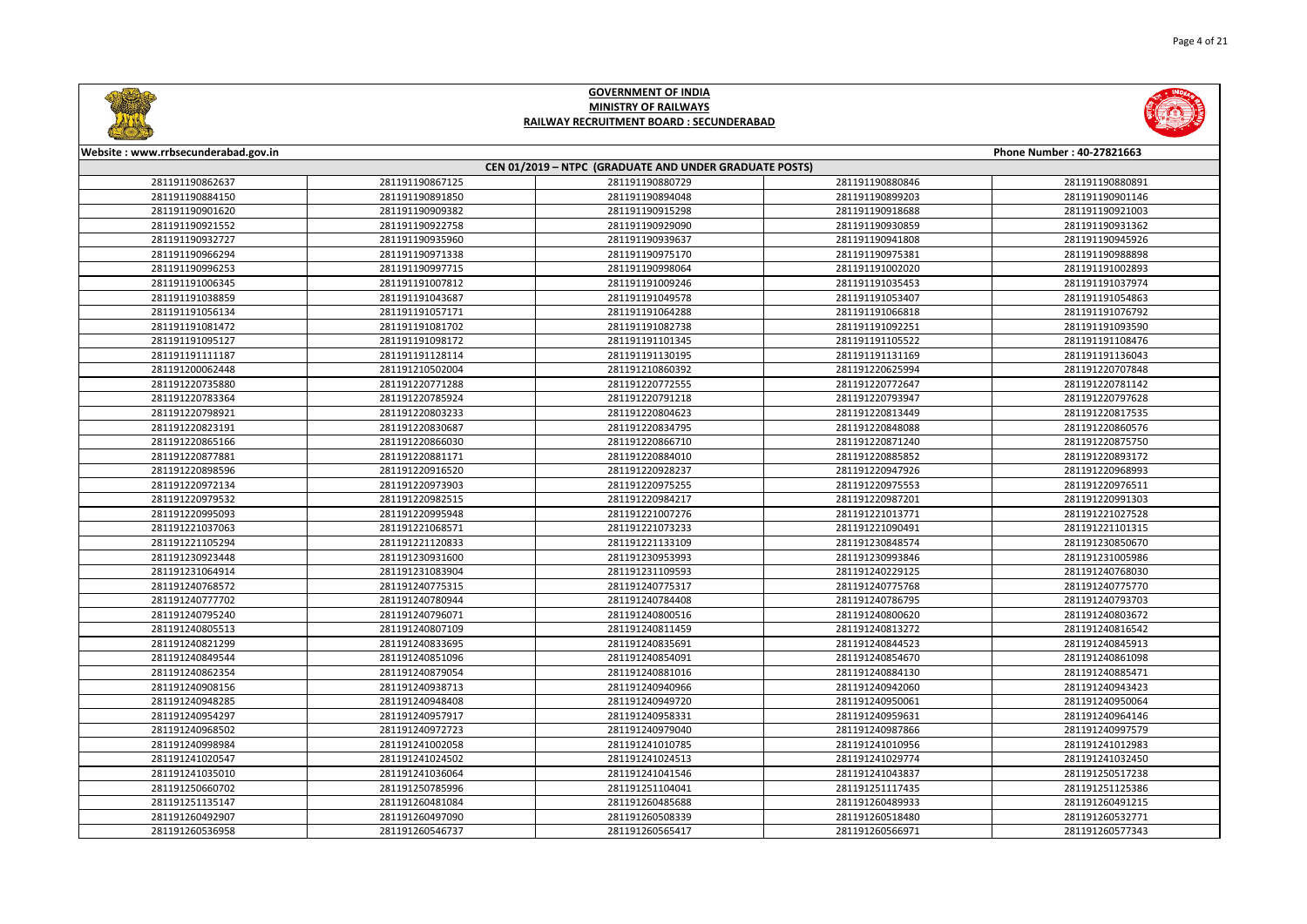



| Website: www.rrbsecunderabad.gov.in |                 |                                                        |                 | Phone Number: 40-27821663 |
|-------------------------------------|-----------------|--------------------------------------------------------|-----------------|---------------------------|
|                                     |                 | CEN 01/2019 - NTPC (GRADUATE AND UNDER GRADUATE POSTS) |                 |                           |
| 281191260581627                     | 281191260598749 | 281191260610955                                        | 281191260653445 | 281191260662048           |
| 281191260681056                     | 281191260713473 | 281191260714112                                        | 281191260762120 | 281191260765733           |
| 281191260772100                     | 281191260774207 | 281191260782499                                        | 281191260783416 | 281191260802435           |
| 281191260802501                     | 281191260804743 | 281191260812275                                        | 281191260813019 | 281191260814657           |
| 281191260815983                     | 281191260843517 | 281191260847324                                        | 281191260853956 | 281191260863989           |
| 281191260865247                     | 281191260885316 | 281191260895384                                        | 281191260900328 | 281191260915667           |
| 281191260916228                     | 281191260923097 | 281191260931684                                        | 281191260931810 | 281191260938160           |
| 281191260958268                     | 281191260961642 | 281191260969703                                        | 281191260975238 | 281191261007931           |
| 281191261013494                     | 281191261014995 | 281191261031299                                        | 281191261037159 | 281191261040417           |
| 281191261040431                     | 281191261041024 | 281191261044189                                        | 281191261045013 | 281191261046078           |
| 281191261046404                     | 281191261051650 | 281191261054283                                        | 281191261058271 | 281191261058302           |
| 281191261058807                     | 281191261059023 | 281191261060769                                        | 281191261063549 | 281191261064679           |
| 281191261067093                     | 281191261067399 | 281191261069711                                        | 281191261075685 | 281191261085100           |
| 281191261090492                     | 281191261091203 | 281191261091300                                        | 281191261092668 | 281191261093322           |
| 281191261093710                     | 281191261097822 | 281191261100398                                        | 281191261110695 | 281191261110988           |
| 281191261113496                     | 281191261114516 | 281191261117221                                        | 281191261120611 | 281191261124285           |
| 281191261128553                     | 281191261132064 | 281191261132835                                        | 281191261133605 | 281191270532773           |
| 281191270548862                     | 281191270640656 | 281191270699371                                        | 281191270721995 | 281191270740081           |
| 281191270774897                     | 281191270780932 | 281191270801559                                        | 281191270810589 | 281191270820775           |
| 281191270821925                     | 281191270823200 | 281191270840434                                        | 281191270840864 | 281191270842652           |
| 281191270860335                     | 281191270911250 | 281191270939352                                        | 281191270943414 | 281191270949406           |
| 281191270952731                     | 281191270975027 | 281191270976866                                        | 281191270977179 | 281191270977272           |
| 281191270980174                     | 281191270983601 | 281191270984126                                        | 281191270988793 | 281191271000151           |
| 281191271009726                     | 281191271014325 | 281191271021838                                        | 281191271027800 | 281191271046071           |
| 281191271049494                     | 281191271051257 | 281191271052303                                        | 281191271053574 | 281191271056324           |
| 281191271058926                     | 281191271060155 | 281191271061632                                        | 281191271062225 | 281191271069154           |
| 281191271080397                     | 281191271084350 | 281191271098005                                        | 281191271106632 | 281191271119063           |
| 281191271119390                     | 281191271129461 | 281191271131797                                        | 281191271135773 | 281191280000178           |
| 281191280000643                     | 281191280002229 | 281191280002910                                        | 281191280003026 | 281191280003193           |
| 281191280003894                     | 281191280004367 | 281191280005891                                        | 281191280006276 | 281191280006407           |
| 281191280006620                     | 281191280007283 | 281191280008302                                        | 281191280010132 | 281191280010433           |
| 281191280010564                     | 281191280010755 | 281191280011060                                        | 281191280011557 | 281191280011709           |
| 281191280014091                     | 281191280018216 | 281191280018635                                        | 281191280019216 | 281191280019829           |
| 281191280020803                     | 281191280021425 | 281191280021802                                        | 281191280021990 | 281191280022207           |
| 281191280022299                     | 281191280022373 | 281191280022805                                        | 281191280023371 | 281191280023461           |
| 281191280023493                     | 281191280023801 | 281191280024764                                        | 281191280025103 | 281191280025924           |
| 281191280026210                     | 281191280026585 | 281191280027223                                        | 281191280027432 | 281191280028091           |
| 281191280028749                     | 281191280028968 | 281191280029593                                        | 281191280030373 | 281191280030465           |
| 281191280030513                     | 281191280032876 | 281191280034010                                        | 281191280035216 | 281191280035289           |
| 281191280035345                     | 281191280037100 | 281191280037238                                        | 281191280038241 | 281191280038825           |
| 281191280038846                     | 281191280040194 | 281191280040816                                        | 281191280041917 | 281191280042297           |
| 281191280042576                     | 281191280043071 | 281191280043350                                        | 281191280044232 | 281191280044915           |
| 281191280045793                     | 281191280046312 | 281191280047275                                        | 281191280047490 | 281191280047686           |
| 281191280047820                     | 281191280047948 | 281191280048389                                        | 281191280048711 | 281191280048987           |
| 281191280050992                     | 281191280051404 | 281191280051707                                        | 281191280053116 | 281191280053417           |
| 281191280054390                     | 281191280054797 | 281191280055219                                        | 281191280055226 | 281191280055423           |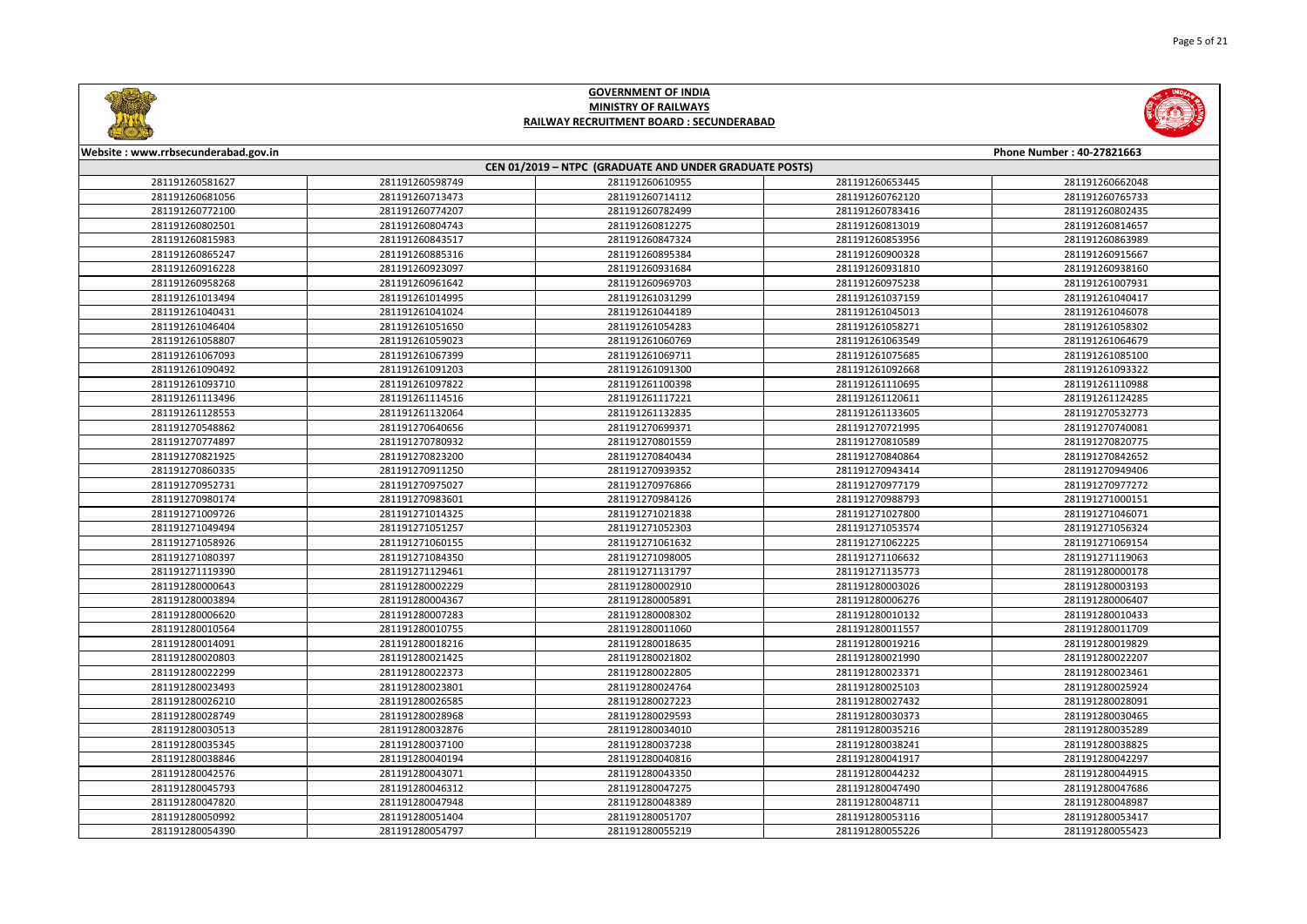



| Website: www.rrbsecunderabad.gov.in |                 |                                                        |                 | Phone Number: 40-27821663 |
|-------------------------------------|-----------------|--------------------------------------------------------|-----------------|---------------------------|
|                                     |                 | CEN 01/2019 - NTPC (GRADUATE AND UNDER GRADUATE POSTS) |                 |                           |
| 281191280055468                     | 281191280056962 | 281191280057124                                        | 281191280057146 | 281191280057408           |
| 281191280057482                     | 281191280058221 | 281191280058356                                        | 281191280058359 | 281191280058403           |
| 281191280059434                     | 281191280059706 | 281191280060067                                        | 281191280060153 | 281191280060218           |
| 281191280060670                     | 281191280061451 | 281191280061860                                        | 281191280062204 | 281191280062262           |
| 281191280062876                     | 281191280062894 | 281191280063729                                        | 281191280064016 | 281191280064055           |
| 281191280064416                     | 281191280065449 | 281191280065742                                        | 281191280066176 | 281191280067317           |
| 281191280067562                     | 281191280067879 | 281191280069234                                        | 281191280069896 | 281191280070210           |
| 281191280070589                     | 281191280071067 | 281191280071341                                        | 281191280071591 | 281191280071725           |
| 281191280073208                     | 281191280073714 | 281191280074059                                        | 281191280074067 | 281191280074211           |
| 281191280074294                     | 281191280075757 | 281191280075919                                        | 281191280076870 | 281191280078364           |
| 281191280082005                     | 281191280082160 | 281191280082271                                        | 281191280082849 | 281191280083257           |
| 281191280083296                     | 281191280083748 | 281191280083944                                        | 281191280084187 | 281191280084306           |
| 281191280084862                     | 281191280085023 | 281191280085038                                        | 281191280087043 | 281191280087285           |
| 281191280088094                     | 281191280088376 | 281191280088426                                        | 281191280088473 | 281191280090718           |
| 281191280091071                     | 281191280091144 | 281191280091851                                        | 281191280092958 | 281191280093818           |
| 281191280094228                     | 281191280094936 | 281191280095350                                        | 281191280096089 | 281191280096153           |
| 281191280096584                     | 281191280096598 | 281191280097042                                        | 281191280097744 | 281191280098085           |
| 281191280098164                     | 281191280099084 | 281191280100213                                        | 281191280100409 | 281191280100570           |
| 281191280102023                     | 281191280102028 | 281191280102182                                        | 281191280102286 | 281191280102669           |
| 281191280102948                     | 281191280103269 | 281191280103579                                        | 281191280103772 | 281191280104036           |
| 281191280104220                     | 281191280104282 | 281191280104348                                        | 281191280104459 | 281191280104779           |
| 281191280104869                     | 281191280104928 | 281191280104934                                        | 281191280104961 | 281191280105235           |
| 281191280105318                     | 281191280105664 | 281191280106770                                        | 281191280107906 | 281191280108169           |
| 281191280108661                     | 281191280108923 | 281191280109283                                        | 281191280109829 | 281191280109990           |
| 281191280110567                     | 281191280110643 | 281191280111589                                        | 281191280111656 | 281191280113961           |
| 281191280114024                     | 281191280115803 | 281191280116167                                        | 281191280117323 | 281191280117890           |
| 281191280118262                     | 281191280119048 | 281191280119424                                        | 281191280119463 | 281191280120510           |
| 281191280120650                     | 281191280122778 | 281191280123349                                        | 281191280124427 | 281191280126361           |
| 281191280127797                     | 281191280129293 | 281191280129613                                        | 281191280130059 | 281191280130497           |
| 281191280131304                     | 281191280131339 | 281191280131350                                        | 281191280131743 | 281191280131847           |
| 281191280132254                     | 281191280132717 | 281191280133308                                        | 281191280133393 | 281191280133432           |
| 281191280134576                     | 281191280134664 | 281191280135624                                        | 281191280136046 | 281191280137218           |
| 281191280137283                     | 281191280138250 | 281191280138963                                        | 281191280139854 | 281191280141241           |
| 281191280142130                     | 281191280142442 | 281191280142509                                        | 281191280143101 | 281191280143982           |
| 281191280144367                     | 281191280144434 | 281191280145151                                        | 281191280146861 | 281191280147452           |
| 281191280147594                     | 281191280147723 | 281191280148064                                        | 281191280148223 | 281191280148469           |
| 281191280148987                     | 281191280153291 | 281191280153469                                        | 281191280154330 | 281191280154774           |
| 281191280155550                     | 281191280155567 | 281191280155668                                        | 281191280156161 | 281191280156277           |
| 281191280156421                     | 281191280156680 | 281191280156746                                        | 281191280156808 | 281191280156812           |
| 281191280157109                     | 281191280158565 | 281191280158854                                        | 281191280159529 | 281191280159697           |
| 281191280160185                     | 281191280160329 | 281191280160378                                        | 281191280163387 | 281191280164427           |
| 281191280165761                     | 281191280166287 | 281191280167681                                        | 281191280168591 | 281191280169738           |
| 281191280170095                     | 281191280171001 | 281191280171555                                        | 281191280171785 | 281191280173661           |
| 281191280174389                     | 281191280174709 | 281191280174770                                        | 281191280175288 | 281191280175340           |
| 281191280175743                     | 281191280175822 | 281191280176030                                        | 281191280176432 | 281191280176528           |
| 281191280177402                     | 281191280177486 | 281191280178106                                        | 281191280179804 | 281191280180003           |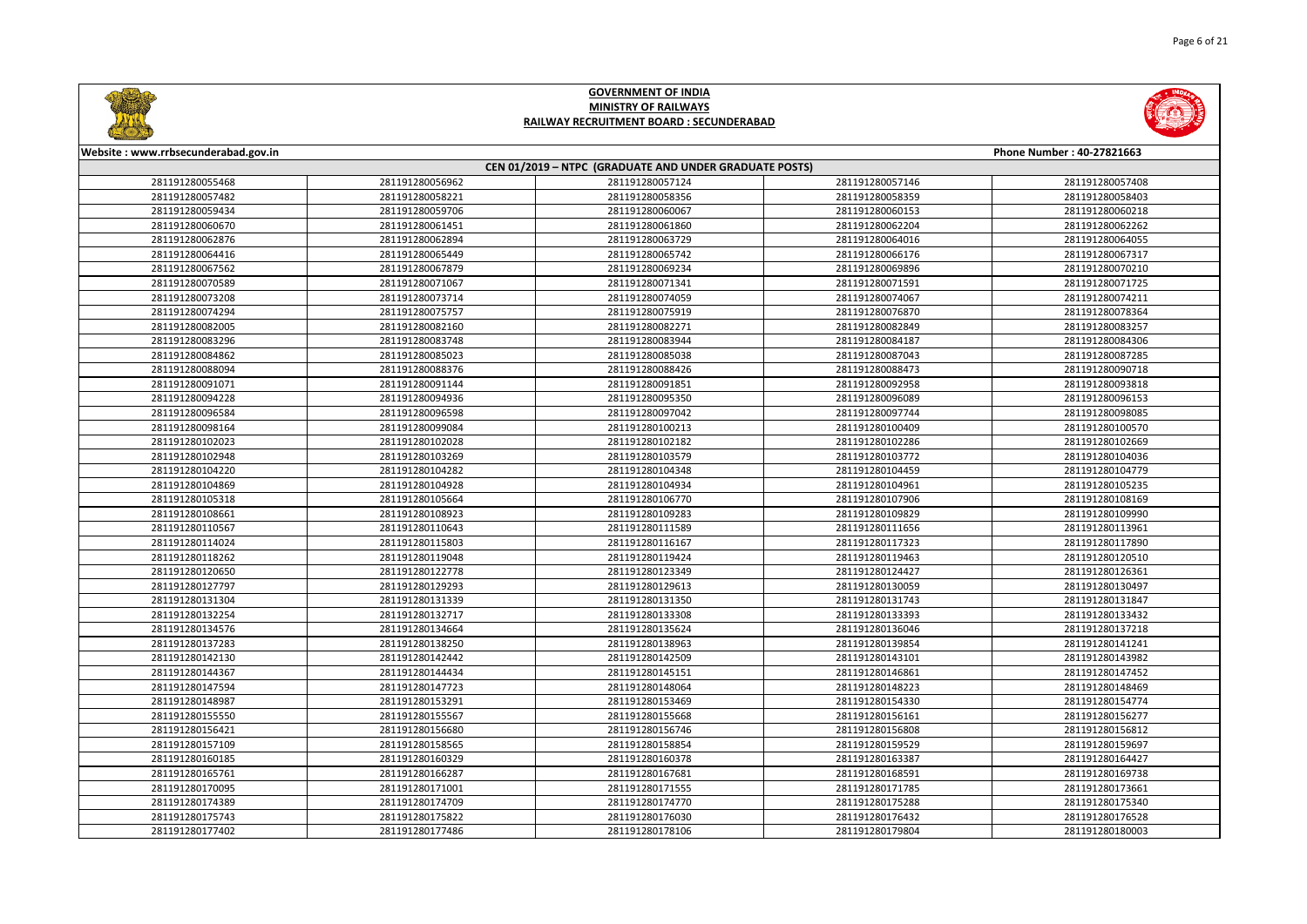



| Website: www.rrbsecunderabad.gov.in |                 |                                                        |                 | Phone Number: 40-27821663 |
|-------------------------------------|-----------------|--------------------------------------------------------|-----------------|---------------------------|
|                                     |                 | CEN 01/2019 - NTPC (GRADUATE AND UNDER GRADUATE POSTS) |                 |                           |
| 281191280180034                     | 281191280180107 | 281191280180545                                        | 281191280180579 | 281191280180971           |
| 281191280182630                     | 281191280183192 | 281191280183792                                        | 281191280183818 | 281191280183896           |
| 281191280184804                     | 281191280185932 | 281191280185999                                        | 281191280186423 | 281191280186835           |
| 281191280187568                     | 281191280187929 | 281191280188839                                        | 281191280189265 | 281191280189810           |
| 281191280189904                     | 281191280190192 | 281191280190415                                        | 281191280190994 | 281191280191444           |
| 281191280191448                     | 281191280191719 | 281191280192925                                        | 281191280193035 | 281191280193081           |
| 281191280193129                     | 281191280193312 | 281191280193462                                        | 281191280193471 | 281191280193527           |
| 281191280193892                     | 281191280193899 | 281191280194082                                        | 281191280194321 | 281191280194733           |
| 281191280195611                     | 281191280196019 | 281191280255835                                        | 281191280255965 | 281191280257573           |
| 281191280258554                     | 281191280261470 | 281191280265340                                        | 281191280266793 | 281191280268854           |
| 281191280268891                     | 281191280272588 | 281191280273149                                        | 281191280273318 | 281191280274090           |
| 281191280274270                     | 281191280274729 | 281191280275488                                        | 281191280276177 | 281191280276925           |
| 281191280279358                     | 281191280280532 | 281191280281734                                        | 281191280282149 | 281191280282291           |
| 281191280282713                     | 281191280284029 | 281191280284212                                        | 281191280284573 | 281191280284948           |
| 281191280285206                     | 281191280287343 | 281191280288042                                        | 281191280288326 | 281191280289245           |
| 281191280289905                     | 281191280291551 | 281191280291753                                        | 281191280293359 | 281191280294109           |
| 281191280294790                     | 281191280295280 | 281191280295462                                        | 281191280295500 | 281191280296842           |
| 281191280296929                     | 281191280298187 | 281191280303126                                        | 281191280305549 | 281191280306865           |
| 281191280311538                     | 281191280311828 | 281191280312749                                        | 281191280313168 | 281191280314349           |
| 281191280314835                     | 281191280315702 | 281191280315756                                        | 281191280316702 | 281191280316753           |
| 281191280319620                     | 281191280320226 | 281191280321031                                        | 281191280324336 | 281191280324944           |
| 281191280327868                     | 281191280328252 | 281191280329114                                        | 281191280329369 | 281191280329983           |
| 281191280330088                     | 281191280330427 | 281191280331545                                        | 281191280332266 | 281191280332329           |
| 281191280333460                     | 281191280336136 | 281191280337709                                        | 281191280338632 | 281191280341657           |
| 281191280343846                     | 281191280345016 | 281191280345258                                        | 281191280349617 | 281191280352403           |
| 281191280352641                     | 281191280355366 | 281191280358943                                        | 281191280359815 | 281191280362535           |
| 281191280363720                     | 281191280365617 | 281191280367747                                        | 281191280368781 | 281191280370460           |
| 281191280370967                     | 281191280371012 | 281191280373631                                        | 281191280373716 | 281191280374406           |
| 281191280375857                     | 281191280376557 | 281191280377150                                        | 281191280377535 | 281191280378959           |
| 281191280388646                     | 281191280389496 | 281191280393138                                        | 281191280394199 | 281191280394399           |
| 281191280395417                     | 281191280397121 | 281191280398454                                        | 281191280400839 | 281191280403516           |
| 281191280407643                     | 281191280408776 | 281191280408823                                        | 281191280410187 | 281191280410886           |
| 281191280413414                     | 281191280417145 | 281191280418869                                        | 281191280419365 | 281191280424608           |
| 281191280426631                     | 281191280426703 | 281191280428206                                        | 281191280434396 | 281191280435881           |
| 281191280440837                     | 281191280440974 | 281191280441894                                        | 281191280442144 | 281191280446765           |
| 281191280449789                     | 281191280450108 | 281191280452156                                        | 281191280455354 | 281191280457678           |
| 281191280462347                     | 281191280463881 | 281191280464108                                        | 281191280468001 | 281191280469291           |
| 281191280476534                     | 281191280477353 | 281191280477522                                        | 281191280477781 | 281191280480195           |
| 281191280481237                     | 281191280484885 | 281191280492624                                        | 281191280496182 | 281191280500213           |
| 281191280501165                     | 281191280501391 | 281191280502765                                        | 281191280505366 | 281191280507624           |
| 281191280510231                     | 281191280510694 | 281191280511230                                        | 281191280512377 | 281191280514153           |
| 281191280514339                     | 281191280514719 | 281191280514916                                        | 281191280517696 | 281191280519315           |
| 281191280520718                     | 281191280520773 | 281191280522696                                        | 281191280523176 | 281191280528271           |
| 281191280528338                     | 281191280529508 | 281191280531206                                        | 281191280532209 | 281191280532654           |
| 281191280536441                     | 281191280539123 | 281191280540734                                        | 281191280542017 | 281191280544032           |
| 281191280550111                     | 281191280550400 | 281191280558390                                        | 281191280559294 | 281191280560092           |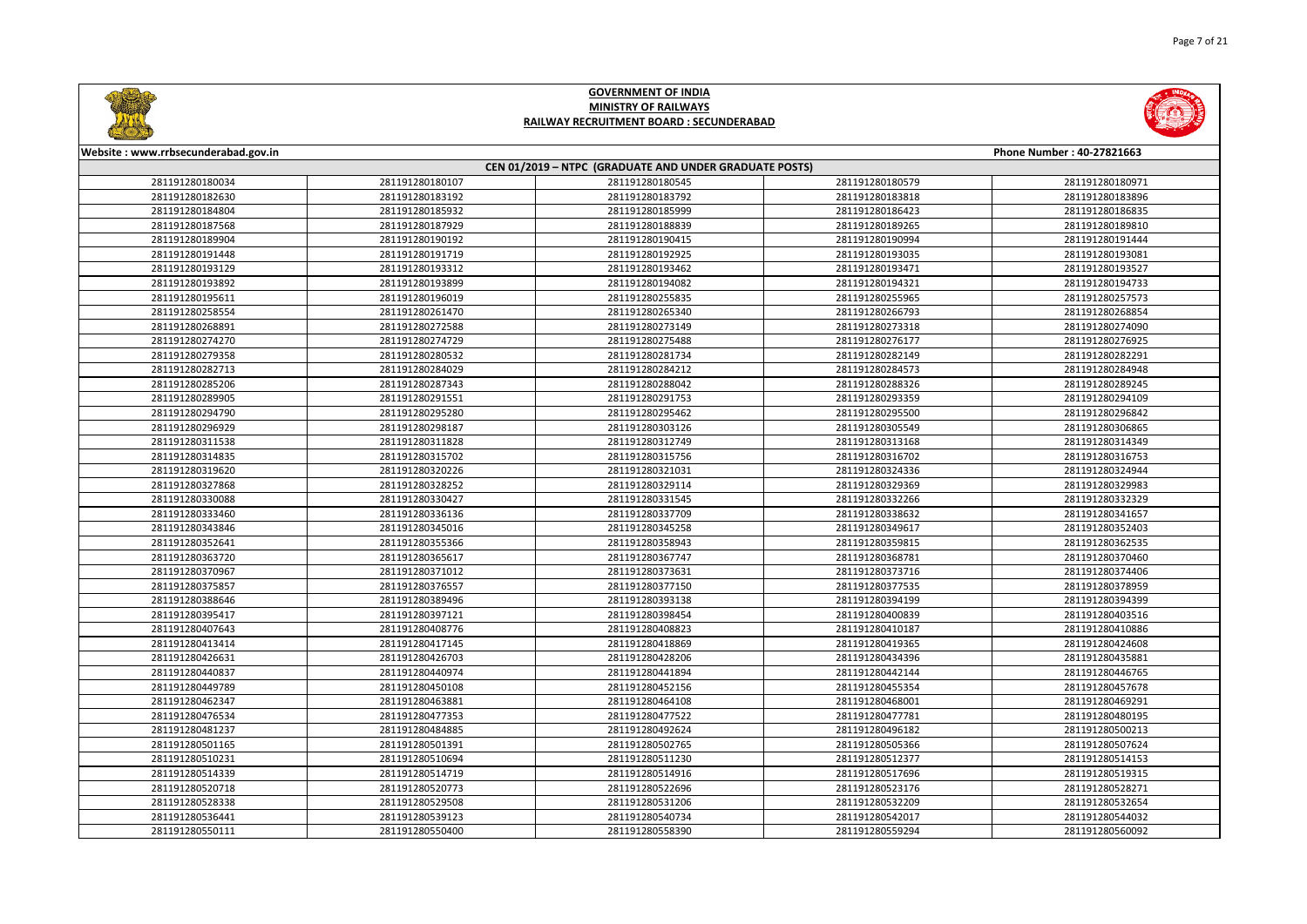



| Website: www.rrbsecunderabad.gov.in |                                                        |                 |                 | Phone Number: 40-27821663 |  |  |
|-------------------------------------|--------------------------------------------------------|-----------------|-----------------|---------------------------|--|--|
|                                     | CEN 01/2019 - NTPC (GRADUATE AND UNDER GRADUATE POSTS) |                 |                 |                           |  |  |
| 281191280561961                     | 281191280564534                                        | 281191280564910 | 281191280567055 | 281191280567096           |  |  |
| 281191280567339                     | 281191280570592                                        | 281191280572239 | 281191280572775 | 281191280573343           |  |  |
| 281191280579070                     | 281191280581185                                        | 281191280581261 | 281191280586525 | 281191280587298           |  |  |
| 281191280590496                     | 281191280590803                                        | 281191280591079 | 281191280591582 | 281191280592500           |  |  |
| 281191280592679                     | 281191280595742                                        | 281191280598082 | 281191280599804 | 281191280601130           |  |  |
| 281191280602744                     | 281191280604130                                        | 281191280605026 | 281191280606812 | 281191280610689           |  |  |
| 281191280612397                     | 281191280613998                                        | 281191280614525 | 281191280616808 | 281191280617595           |  |  |
| 281191280619325                     | 281191280619373                                        | 281191280621786 | 281191280622469 | 281191280625617           |  |  |
| 281191280627218                     | 281191280630703                                        | 281191280634004 | 281191280635470 | 281191280640794           |  |  |
| 281191280640958                     | 281191280642302                                        | 281191280645081 | 281191280646065 | 281191280646615           |  |  |
| 281191280646792                     | 281191280647059                                        | 281191280648297 | 281191280649014 | 281191280652905           |  |  |
| 281191280656525                     | 281191280662609                                        | 281191280665220 | 281191280665405 | 281191280665434           |  |  |
| 281191280667085                     | 281191280667354                                        | 281191280670537 | 281191280671059 | 281191280671232           |  |  |
| 281191280673955                     | 281191280678119                                        | 281191280681561 | 281191280682232 | 281191280687402           |  |  |
| 281191280688938                     | 281191280688942                                        | 281191280694811 | 281191280698198 | 281191280698495           |  |  |
| 281191280699456                     | 281191280699460                                        | 281191280699609 | 281191280699818 | 281191280700723           |  |  |
| 281191280702226                     | 281191280703128                                        | 281191280704523 | 281191280704832 | 281191280705860           |  |  |
| 281191280706480                     | 281191280707460                                        | 281191280709047 | 281191280709581 | 281191280713901           |  |  |
| 281191280716122                     | 281191280716489                                        | 281191280717067 | 281191280718722 | 281191280719519           |  |  |
| 281191280721078                     | 281191280721441                                        | 281191280722248 | 281191280724037 | 281191280724366           |  |  |
| 281191280726784                     | 281191280727303                                        | 281191280727897 | 281191280731121 | 281191280733569           |  |  |
| 281191280736804                     | 281191280737346                                        | 281191280737406 | 281191280742849 | 281191280744314           |  |  |
| 281191280744442                     | 281191280744963                                        | 281191280749174 | 281191280751004 | 281191280753675           |  |  |
| 281191280753804                     | 281191280754181                                        | 281191280756565 | 281191280758603 | 281191280759477           |  |  |
| 281191280761281                     | 281191280762670                                        | 281191280765538 | 281191280766808 | 281191280766972           |  |  |
| 281191280767745                     | 281191280767825                                        | 281191280768179 | 281191280770779 | 281191280771558           |  |  |
| 281191280771827                     | 281191280771871                                        | 281191280772580 | 281191280772959 | 281191280775641           |  |  |
| 281191280777309                     | 281191280780023                                        | 281191280787034 | 281191280796326 | 281191280799100           |  |  |
| 281191280800180                     | 281191280801315                                        | 281191280806975 | 281191280806982 | 281191280810885           |  |  |
| 281191280812119                     | 281191280813869                                        | 281191280814023 | 281191280815104 | 281191280815913           |  |  |
| 281191280815937                     | 281191280817631                                        | 281191280818913 | 281191280820724 | 281191280821131           |  |  |
| 281191280821157                     | 281191280822630                                        | 281191280825624 | 281191280829433 | 281191280831388           |  |  |
| 281191280833663                     | 281191280833690                                        | 281191280834136 | 281191280834960 | 281191280834961           |  |  |
| 281191280836212                     | 281191280838475                                        | 281191280839146 | 281191280841252 | 281191280843810           |  |  |
| 281191280846722                     | 281191280847596                                        | 281191280847754 | 281191280848505 | 281191280852251           |  |  |
| 281191280854318                     | 281191280856624                                        | 281191280860554 | 281191280867772 | 281191280914422           |  |  |
| 281191290204366                     | 281191290244392                                        | 281191290305779 | 281191290349386 | 281191290380983           |  |  |
| 281191290385727                     | 281191290425426                                        | 281191290443994 | 281191290458347 | 281191290603944           |  |  |
| 281191290619771                     | 281191290779293                                        | 281191290807112 | 281191290847349 | 281191290897592           |  |  |
| 281191290913453                     | 281191290928675                                        | 281191290930037 | 281191290931400 | 281191290965667           |  |  |
| 281191290996270                     | 281191291004539                                        | 281191291006937 | 281191291055741 | 281191291057887           |  |  |
| 281191300040533                     | 281191300054188                                        | 281191300102756 | 281191300103423 | 281191300175243           |  |  |
| 281191300805640                     | 281191300813500                                        | 281191300846364 | 281191300850986 | 281191300853527           |  |  |
| 281191300879616                     | 281191300967415                                        | 281191300968425 | 281191301031146 | 281191301047574           |  |  |
| 281191311122428                     | 281191311126491                                        | 281192110787942 | 281192120767601 | 281192120778676           |  |  |
| 281192120779526                     | 281192120793697                                        | 281192120793928 | 281192120796630 | 281192120799788           |  |  |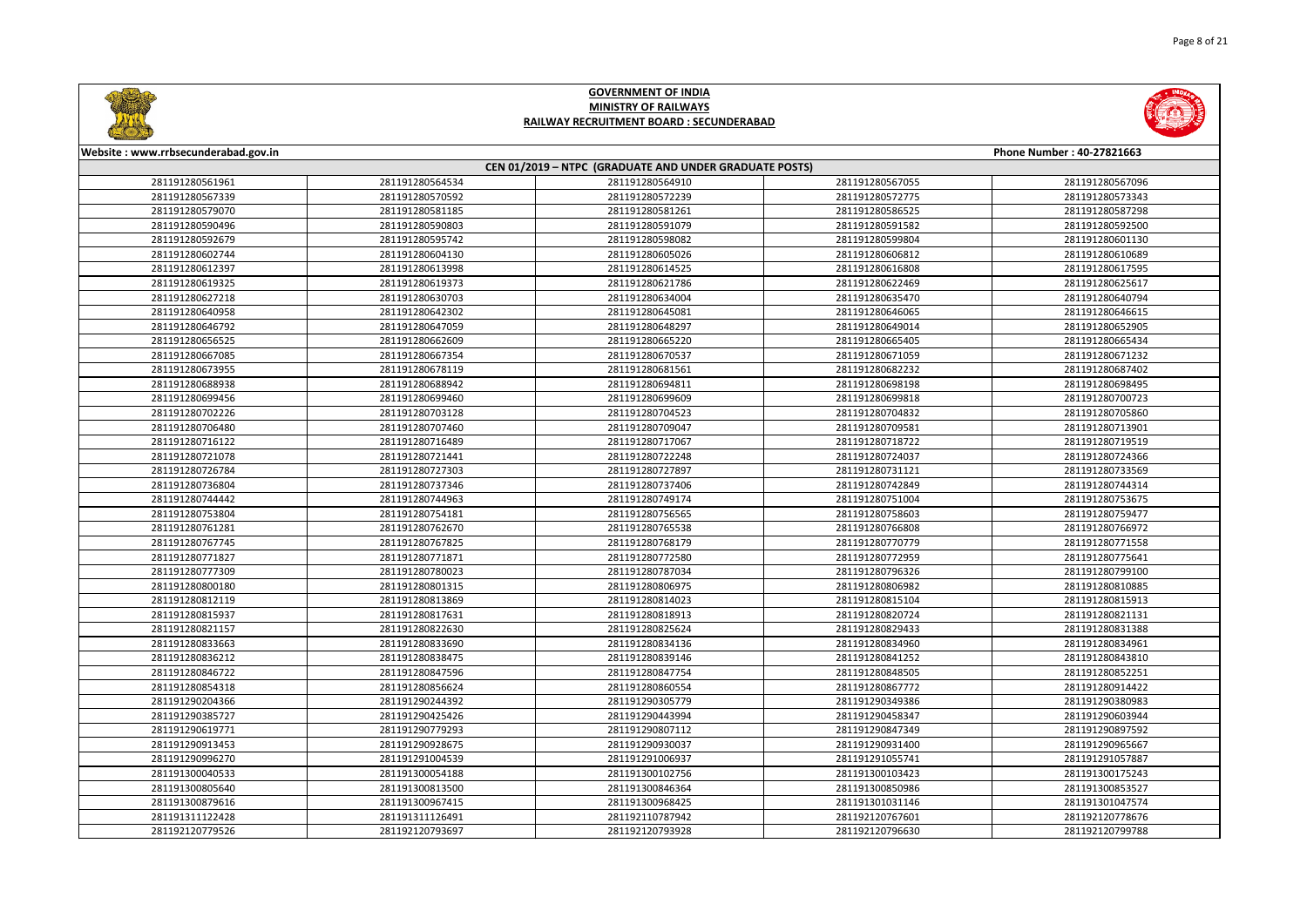



| Website: www.rrbsecunderabad.gov.in<br>Phone Number: 40-27821663 |                 |                                                        |                 |                 |
|------------------------------------------------------------------|-----------------|--------------------------------------------------------|-----------------|-----------------|
|                                                                  |                 | CEN 01/2019 - NTPC (GRADUATE AND UNDER GRADUATE POSTS) |                 |                 |
| 281192120807103                                                  | 281192120827381 | 281192120835107                                        | 281192120836463 | 281192120861074 |
| 281192120864756                                                  | 281192120867543 | 281192120868136                                        | 281192120872180 | 281192120872833 |
| 281192120874006                                                  | 281192120874287 | 281192120875726                                        | 281192120892727 | 281192120893887 |
| 281192120894759                                                  | 281192120900300 | 281192120901797                                        | 281192120903687 | 281192120915118 |
| 281192120916118                                                  | 281192120921040 | 281192120922995                                        | 281192120925130 | 281192120925883 |
| 281192120926579                                                  | 281192120930436 | 281192120931791                                        | 281192120933536 | 281192120936245 |
| 281192120936867                                                  | 281192120944644 | 281192120947431                                        | 281192120952238 | 281192120960240 |
| 281192120970895                                                  | 281192120981918 | 281192120983972                                        | 281192120994589 | 281192120996949 |
| 281192121009326                                                  | 281192121010354 | 281192121018154                                        | 281192121041203 | 281192121043318 |
| 281192121046121                                                  | 281192121052585 | 281192121053630                                        | 281192130785456 | 281192130801481 |
| 281192130803824                                                  | 281192130809209 | 281192130813446                                        | 281192130817486 | 281192130827384 |
| 281192130837605                                                  | 281192130842757 | 281192130844554                                        | 281192130847398 | 281192130850597 |
| 281192130853029                                                  | 281192130858305 | 281192130866987                                        | 281192130901882 | 281192130925639 |
| 281192130936303                                                  | 281192130940692 | 281192130947519                                        | 281192130955462 | 281192130968492 |
| 281192130972372                                                  | 281192130978441 | 281192130980288                                        | 281192130984415 | 281192130986820 |
| 281192130997430                                                  | 281192131001942 | 281192131006722                                        | 281192131012970 | 281192131014296 |
| 281192131015334                                                  | 281192131017540 | 281192131027100                                        | 281192131053351 | 281192131060200 |
| 281192131066982                                                  | 281192131071458 | 281192131084501                                        | 281192131093162 | 281192131097034 |
| 281192131097251                                                  | 281192131111544 | 281192131133340                                        | 281192150555957 | 281192150627826 |
| 281192150826385                                                  | 281192150827182 | 281192150830188                                        | 281192150878048 | 281192150939547 |
| 281192150983277                                                  | 281192150986151 | 281192151011919                                        | 281192151026028 | 281192151033123 |
| 281192151035360                                                  | 281192151038535 | 281192151046994                                        | 281192151055420 | 281192151057490 |
| 281192160532350                                                  | 281192160547218 | 281192160586032                                        | 281192160596264 | 281192160598952 |
| 281192160611766                                                  | 281192160612815 | 281192160624493                                        | 281192160625883 | 281192160626838 |
| 281192160662199                                                  | 281192160667323 | 281192160705884                                        | 281192160707720 | 281192160708619 |
| 281192160733106                                                  | 281192160761467 | 281192160771470                                        | 281192160804981 | 281192160838398 |
| 281192160852516                                                  | 281192160865772 | 281192160938668                                        | 281192160943094 | 281192160979632 |
| 281192160992293                                                  | 281192161012459 | 281192161024429                                        | 281192170769157 | 281192170769391 |
| 281192170770511                                                  | 281192170773461 | 281192170780602                                        | 281192170781648 | 281192170787773 |
| 281192170794067                                                  | 281192170802590 | 281192170807402                                        | 281192170808473 | 281192170812345 |
| 281192170815582                                                  | 281192170817070 | 281192170821265                                        | 281192170822685 | 281192170827229 |
| 281192170834401                                                  | 281192170841513 | 281192170842468                                        | 281192170847225 | 281192170854888 |
| 281192170861035                                                  | 281192170863936 | 281192170867961                                        | 281192170867966 | 281192170868216 |
| 281192170871207                                                  | 281192170874150 | 281192170878925                                        | 281192170894185 | 281192170897189 |
| 281192170904640                                                  | 281192170909749 | 281192170919903                                        | 281192170932695 | 281192170933018 |
| 281192170940401                                                  | 281192170941109 | 281192170943863                                        | 281192170943907 | 281192170945947 |
| 281192170947514                                                  | 281192170964466 | 281192170964848                                        | 281192170964897 | 281192170964913 |
| 281192170965127                                                  | 281192170965465 | 281192170977520                                        | 281192170985087 | 281192170986185 |
| 281192170992921                                                  | 281192170993280 | 281192170994982                                        | 281192170997664 | 281192171003774 |
| 281192171016736                                                  | 281192171019829 | 281192171021013                                        | 281192171028619 | 281192171029520 |
| 281192171031307                                                  | 281192171049555 | 281192171051152                                        | 281192171053789 | 281192171054733 |
| 281192171064672                                                  | 281192171076993 | 281192180842491                                        | 281192180888739 | 281192190773335 |
| 281192190774478                                                  | 281192190782733 | 281192190796357                                        | 281192190820477 | 281192190836524 |
| 281192190873596                                                  | 281192190875320 | 281192190875389                                        | 281192190886072 | 281192190894949 |
| 281192190897670                                                  | 281192190910288 | 281192190924425                                        | 281192190941174 | 281192190941400 |
| 281192190969713                                                  | 281192190974799 | 281192190977330                                        | 281192190977567 | 281192190978985 |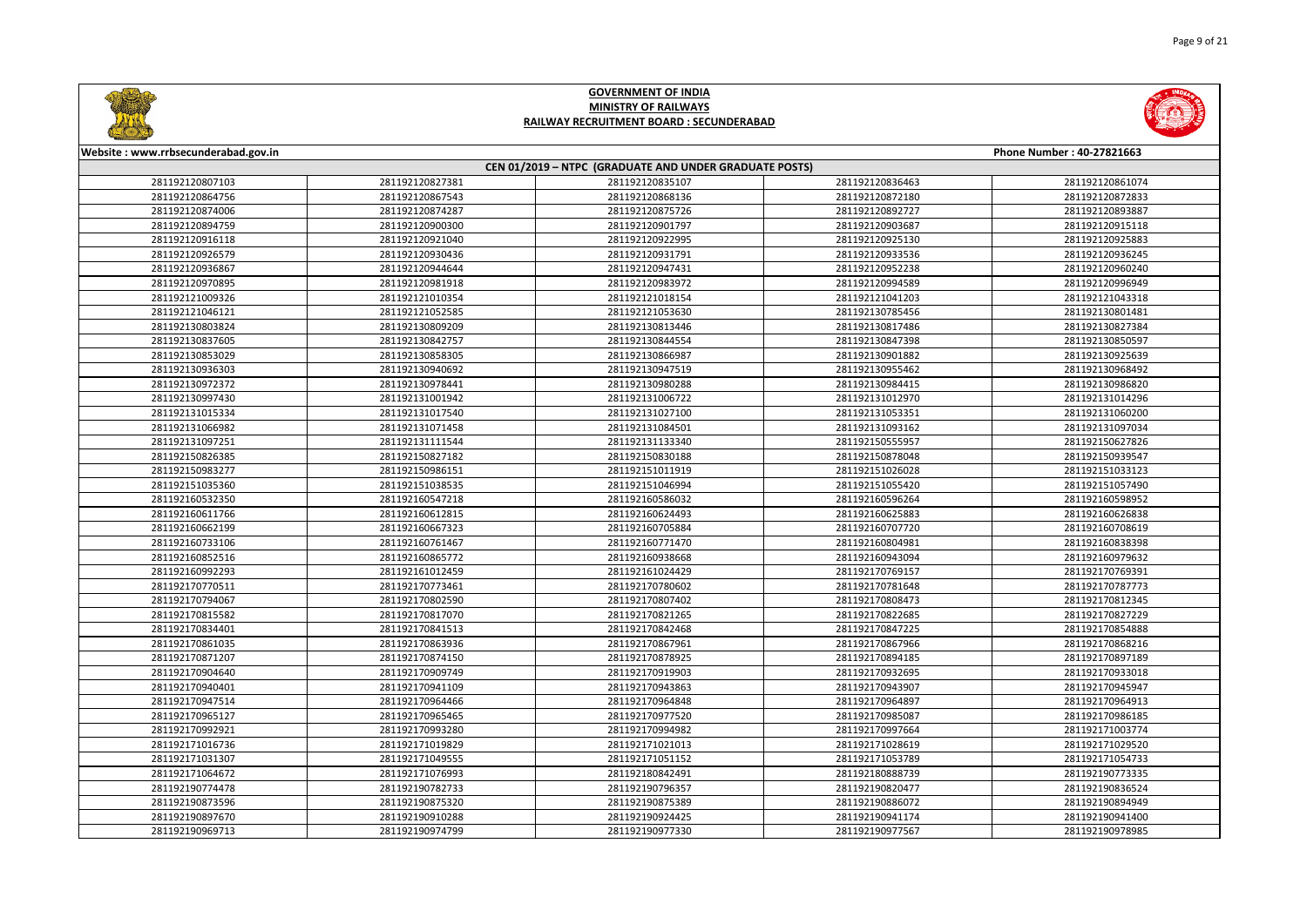



| Website: www.rrbsecunderabad.gov.in |                 |                                                        |                 | Phone Number: 40-27821663 |
|-------------------------------------|-----------------|--------------------------------------------------------|-----------------|---------------------------|
|                                     |                 | CEN 01/2019 - NTPC (GRADUATE AND UNDER GRADUATE POSTS) |                 |                           |
| 281192190989231                     | 281192191005985 | 281192191015989                                        | 281192191052737 | 281192191068556           |
| 281192191097003                     | 281192191106669 | 281192191106972                                        | 281192191124344 | 281192210535363           |
| 281192220770177                     | 281192220777226 | 281192220804200                                        | 281192220811044 | 281192220886237           |
| 281192220899936                     | 281192220931761 | 281192220939355                                        | 281192220962023 | 281192220962597           |
| 281192220984565                     | 281192221015853 | 281192221027401                                        | 281192221035366 | 281192221062609           |
| 281192221081270                     | 281192221097488 | 281192221126079                                        | 281192221130554 | 281192221131672           |
| 281192240777225                     | 281192240779571 | 281192240786115                                        | 281192240805641 | 281192240808516           |
| 281192240821909                     | 281192240828553 | 281192240829033                                        | 281192240829366 | 281192240833272           |
| 281192240840415                     | 281192240842920 | 281192240849416                                        | 281192240850468 | 281192240860515           |
| 281192240898952                     | 281192240938889 | 281192240938997                                        | 281192240951491 | 281192240961122           |
| 281192240968060                     | 281192240969918 | 281192240970031                                        | 281192240991090 | 281192240999312           |
| 281192241007098                     | 281192241010617 | 281192241012666                                        | 281192241024592 | 281192241035911           |
| 281192241037012                     | 281192241038336 | 281192241058270                                        | 281192241059927 | 281192251091870           |
| 281192260768245                     | 281192260772293 | 281192260787833                                        | 281192260798614 | 281192260812912           |
| 281192260841071                     | 281192260844558 | 281192260861106                                        | 281192260895432 | 281192260897999           |
| 281192260917043                     | 281192260929939 | 281192260946463                                        | 281192260973395 | 281192261011734           |
| 281192261018451                     | 281192261047481 | 281192261057210                                        | 281192261064959 | 281192261083962           |
| 281192261088820                     | 281192261092921 | 281192261100939                                        | 281192261104894 | 281192261111689           |
| 281192261116488                     | 281192261122663 | 281192261135559                                        | 281192270775297 | 281192270779777           |
| 281192270825883                     | 281192270831636 | 281192270890430                                        | 281192270906856 | 281192270927350           |
| 281192270933063                     | 281192270933852 | 281192270948836                                        | 281192270949578 | 281192270998012           |
| 281192271010528                     | 281192271011926 | 281192271016709                                        | 281192271030900 | 281192271060229           |
| 281192271084186                     | 281192271091447 | 281192271127275                                        | 281192271131076 | 281192271133767           |
| 281192280000717                     | 281192280002770 | 281192280003867                                        | 281192280005421 | 281192280006493           |
| 281192280009239                     | 281192280011217 | 281192280011600                                        | 281192280015345 | 281192280016213           |
| 281192280016523                     | 281192280018746 | 281192280020486                                        | 281192280022340 | 281192280023982           |
| 281192280024188                     | 281192280026118 | 281192280027324                                        | 281192280029660 | 281192280030561           |
| 281192280031174                     | 281192280038206 | 281192280040367                                        | 281192280045597 | 281192280046879           |
| 281192280062609                     | 281192280062750 | 281192280063274                                        | 281192280067929 | 281192280070769           |
| 281192280070954                     | 281192280071950 | 281192280072335                                        | 281192280073057 | 281192280076414           |
| 281192280076638                     | 281192280078372 | 281192280080509                                        | 281192280081561 | 281192280082912           |
| 281192280083725                     | 281192280084000 | 281192280084210                                        | 281192280084774 | 281192280087980           |
| 281192280089318                     | 281192280089421 | 281192280092947                                        | 281192280094890 | 281192280095010           |
| 281192280097048                     | 281192280097077 | 281192280106286                                        | 281192280109435 | 281192280110337           |
| 281192280111788                     | 281192280112014 | 281192280113441                                        | 281192280114319 | 281192280114889           |
| 281192280116446                     | 281192280116457 | 281192280117420                                        | 281192280119436 | 281192280123970           |
| 281192280124145                     | 281192280136851 | 281192280142327                                        | 281192280143911 | 281192280146542           |
| 281192280147597                     | 281192280151056 | 281192280157613                                        | 281192280157742 | 281192280157957           |
| 281192280160029                     | 281192280160791 | 281192280163037                                        | 281192280164306 | 281192280168381           |
| 281192280172148                     | 281192280178695 | 281192280180459                                        | 281192280180727 | 281192280180778           |
| 281192280180903                     | 281192280182483 | 281192280184439                                        | 281192280187684 | 281192280192178           |
| 281192280217159                     | 281192280217950 | 281192280218904                                        | 281192280219369 | 281192280220730           |
| 281192280220759                     | 281192280220795 | 281192280223714                                        | 281192280223745 | 281192280223747           |
| 281192280229186                     | 281192280230109 | 281192280230459                                        | 281192280231131 | 281192280235136           |
| 281192280243362                     | 281192280243985 | 281192280244931                                        | 281192280245239 | 281192280245944           |
| 281192280246582                     | 281192280247290 | 281192280247494                                        | 281192280248598 | 281192280250038           |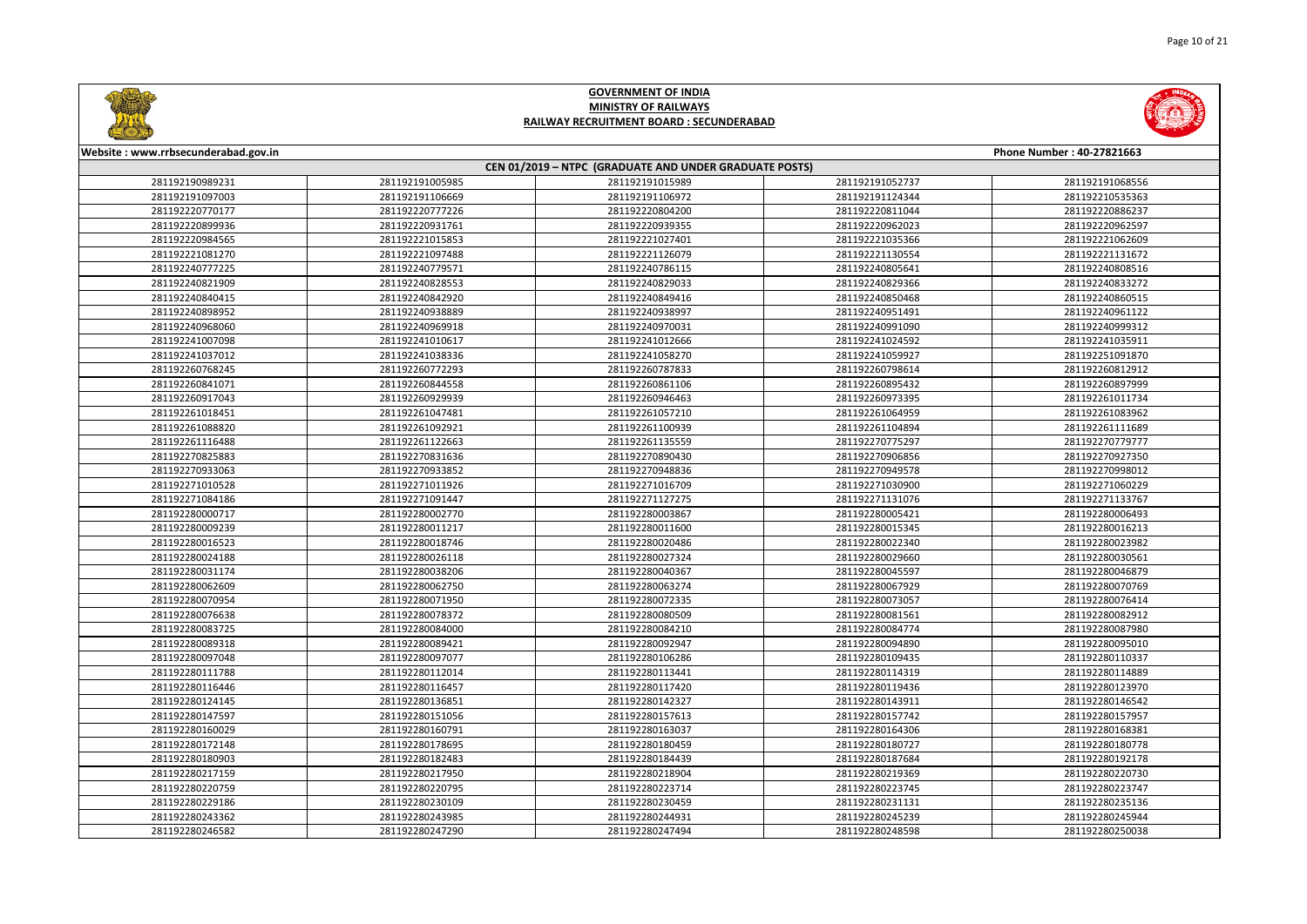



| Website: www.rrbsecunderabad.gov.in |                 |                                                        |                 | Phone Number: 40-27821663 |
|-------------------------------------|-----------------|--------------------------------------------------------|-----------------|---------------------------|
|                                     |                 | CEN 01/2019 - NTPC (GRADUATE AND UNDER GRADUATE POSTS) |                 |                           |
| 281192280250732                     | 281192280252789 | 281192280255568                                        | 281192280256617 | 281192280258713           |
| 281192280264788                     | 281192280265891 | 281192280266856                                        | 281192280271016 | 281192280271793           |
| 281192280274847                     | 281192280279579 | 281192280280121                                        | 281192280280138 | 281192280282417           |
| 281192280284739                     | 281192280287517 | 281192280290332                                        | 281192280292119 | 281192280292285           |
| 281192280293795                     | 281192280294715 | 281192280299964                                        | 281192280301397 | 281192280302053           |
| 281192280305465                     | 281192280307126 | 281192280308123                                        | 281192280308967 | 281192280309809           |
| 281192280310586                     | 281192280311791 | 281192280313214                                        | 281192280314729 | 281192280316451           |
| 281192280320833                     | 281192280320888 | 281192280322377                                        | 281192280323460 | 281192280323971           |
| 281192280327317                     | 281192280329751 | 281192280330153                                        | 281192280330347 | 281192280332499           |
| 281192280333201                     | 281192280333481 | 281192280334871                                        | 281192280334961 | 281192280335001           |
| 281192280336252                     | 281192280338880 | 281192280339576                                        | 281192280349050 | 281192280349477           |
| 281192280354019                     | 281192280354213 | 281192280354261                                        | 281192280355668 | 281192280356014           |
| 281192280356689                     | 281192280359974 | 281192280361340                                        | 281192280361409 | 281192280362105           |
| 281192280364927                     | 281192280366481 | 281192280368475                                        | 281192280369446 | 281192280369940           |
| 281192280370723                     | 281192280374860 | 281192280377753                                        | 281192280377857 | 281192280378495           |
| 281192280379279                     | 281192280379756 | 281192280383268                                        | 281192280385066 | 281192280387434           |
| 281192280388470                     | 281192280390075 | 281192280391450                                        | 281192280391545 | 281192280391601           |
| 281192280394786                     | 281192280395805 | 281192280397977                                        | 281192280402086 | 281192280403325           |
| 281192280404564                     | 281192280405329 | 281192280408483                                        | 281192280410202 | 281192280410632           |
| 281192280416323                     | 281192280417734 | 281192280420047                                        | 281192280421328 | 281192280423903           |
| 281192280424595                     | 281192280425494 | 281192280431232                                        | 281192280432654 | 281192280434227           |
| 281192280441250                     | 281192280445802 | 281192280446753                                        | 281192280446914 | 281192280449209           |
| 281192280450500                     | 281192280451146 | 281192280451298                                        | 281192280453795 | 281192280460994           |
| 281192280461777                     | 281192280462578 | 281192280467081                                        | 281192280469676 | 281192280481473           |
| 281192280486535                     | 281192280487514 | 281192280488737                                        | 281192280489164 | 281192280492546           |
| 281192280496129                     | 281192280496308 | 281192280497954                                        | 281192280498449 | 281192280504449           |
| 281192280504674                     | 281192280504701 | 281192280505909                                        | 281192280507758 | 281192280508766           |
| 281192280510029                     | 281192280510947 | 281192280512957                                        | 281192280513735 | 281192280515195           |
| 281192280515646                     | 281192280516231 | 281192280516469                                        | 281192280517788 | 281192280519224           |
| 281192280519454                     | 281192280527085 | 281192280532101                                        | 281192280532151 | 281192280532709           |
| 281192280540920                     | 281192280542207 | 281192280545305                                        | 281192280549832 | 281192280553076           |
| 281192280555848                     | 281192280562707 | 281192280564820                                        | 281192280567022 | 281192280568497           |
| 281192280572856                     | 281192280573881 | 281192280574691                                        | 281192280575634 | 281192280579708           |
| 281192280579922                     | 281192280584856 | 281192280587873                                        | 281192280594847 | 281192280601038           |
| 281192280602028                     | 281192280605945 | 281192280609858                                        | 281192280610933 | 281192280615238           |
| 281192280615703                     | 281192280615787 | 281192280618433                                        | 281192280621148 | 281192280623235           |
| 281192280625368                     | 281192280625750 | 281192280631739                                        | 281192280636224 | 281192280642016           |
| 281192280648088                     | 281192280650470 | 281192280657282                                        | 281192280663870 | 281192280666605           |
| 281192280669823                     | 281192280674375 | 281192280675019                                        | 281192280675573 | 281192280684424           |
| 281192280686561                     | 281192280687337 | 281192280690298                                        | 281192280694342 | 281192280694745           |
| 281192280695238                     | 281192280695338 | 281192280695919                                        | 281192280698393 | 281192280698552           |
| 281192280698823                     | 281192280699223 | 281192280706515                                        | 281192280711708 | 281192280712335           |
| 281192280712569                     | 281192280712897 | 281192280713082                                        | 281192280719007 | 281192280730650           |
| 281192280732534                     | 281192280733634 | 281192280735563                                        | 281192280738231 | 281192280738720           |
| 281192280740789                     | 281192280742527 | 281192280746501                                        | 281192280750464 | 281192280754100           |
| 281192280755671                     | 281192280755960 | 281192280756653                                        | 281192280757307 | 281192280760122           |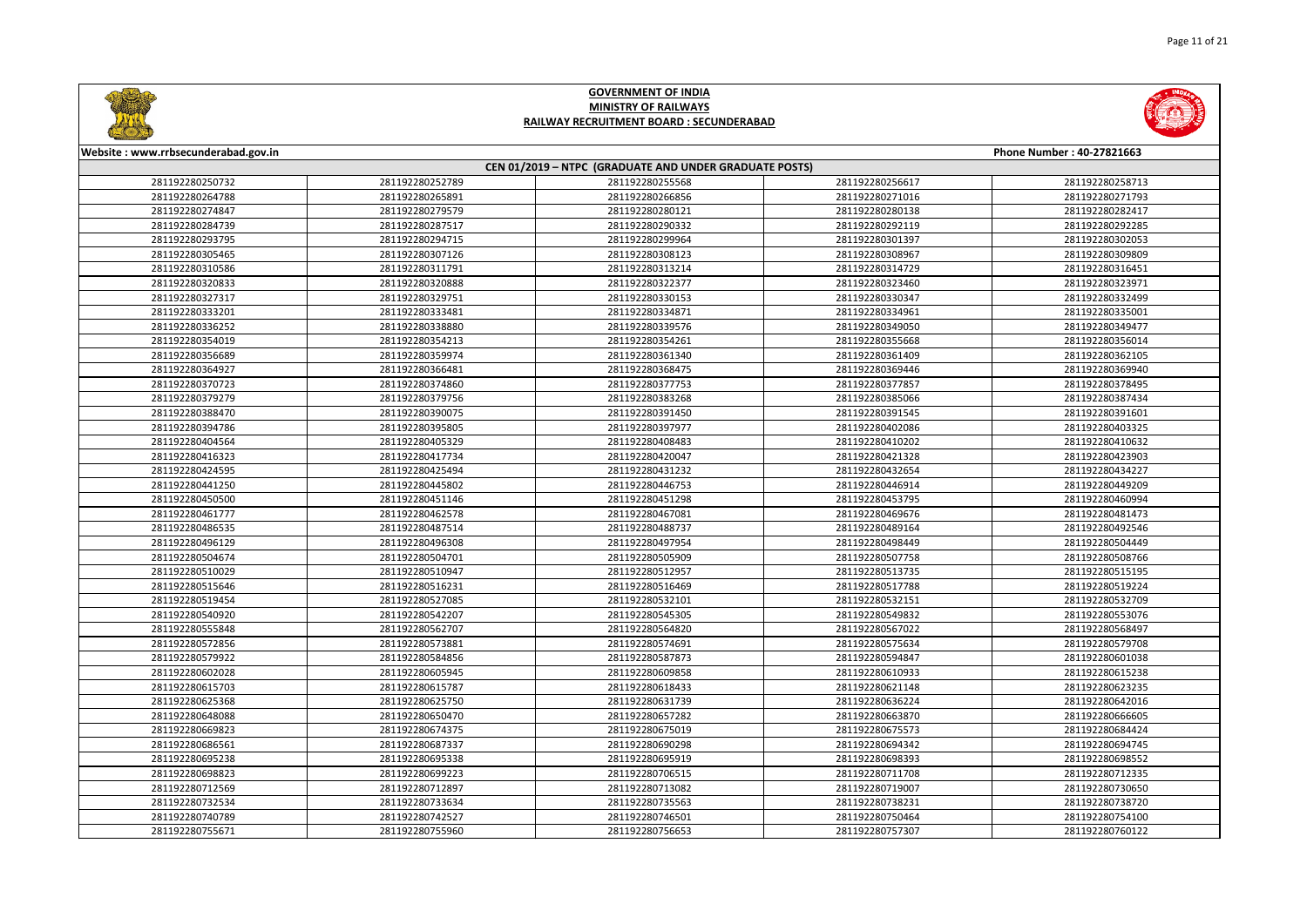



| Website: www.rrbsecunderabad.gov.in<br>Phone Number: 40-27821663 |                                                        |                 |                 |                 |  |  |
|------------------------------------------------------------------|--------------------------------------------------------|-----------------|-----------------|-----------------|--|--|
|                                                                  | CEN 01/2019 - NTPC (GRADUATE AND UNDER GRADUATE POSTS) |                 |                 |                 |  |  |
| 281192280761078                                                  | 281192280761676                                        | 281192280767630 | 281192280767667 | 281192280768921 |  |  |
| 281192280772866                                                  | 281192280775720                                        | 281192280783349 | 281192280785109 | 281192280785273 |  |  |
| 281192280794400                                                  | 281192280797000                                        | 281192280806389 | 281192280810717 | 281192280815891 |  |  |
| 281192280817786                                                  | 281192280826356                                        | 281192280829248 | 281192280830089 | 281192280834275 |  |  |
| 281192280835436                                                  | 281192280835475                                        | 281192280835705 | 281192280837474 | 281192280839693 |  |  |
| 281192280843036                                                  | 281192280845901                                        | 281192280849924 | 281192280850361 | 281192280850567 |  |  |
| 281192280855555                                                  | 281192280856353                                        | 281192280856737 | 281192280859405 | 281192280872937 |  |  |
| 281192280873139                                                  | 281192300477652                                        | 281192300771482 | 281192300810284 | 281192300856490 |  |  |
| 281192300895279                                                  | 281192300901364                                        | 281192300901720 | 281192300944619 | 281192300965051 |  |  |
| 281192300973186                                                  | 281192301026562                                        | 281192301040645 | 281192301059492 | 281192301061303 |  |  |
| 281193111033664                                                  | 281193120768639                                        | 281193120769002 | 281193120786150 | 281193120787674 |  |  |
| 281193120790548                                                  | 281193120794527                                        | 281193120799744 | 281193120809828 | 281193120809850 |  |  |
| 281193120810681                                                  | 281193120811938                                        | 281193120822789 | 281193120826592 | 281193120827357 |  |  |
| 281193120829506                                                  | 281193120841061                                        | 281193120847328 | 281193120851566 | 281193120852174 |  |  |
| 281193120852929                                                  | 281193120853497                                        | 281193120855244 | 281193120859951 | 281193120861073 |  |  |
| 281193120863608                                                  | 281193120864811                                        | 281193120866108 | 281193120867276 | 281193120868287 |  |  |
| 281193120870228                                                  | 281193120871403                                        | 281193120879842 | 281193120879895 | 281193120883287 |  |  |
| 281193120883965                                                  | 281193120889617                                        | 281193120891539 | 281193120893809 | 281193120894520 |  |  |
| 281193120899585                                                  | 281193120899913                                        | 281193120900575 | 281193120901090 | 281193120902519 |  |  |
| 281193120903201                                                  | 281193120903663                                        | 281193120907823 | 281193120910998 | 281193120912156 |  |  |
| 281193120912265                                                  | 281193120912825                                        | 281193120912950 | 281193120913067 | 281193120915168 |  |  |
| 281193120918153                                                  | 281193120918665                                        | 281193120918973 | 281193120919618 | 281193120920485 |  |  |
| 281193120921155                                                  | 281193120923163                                        | 281193120924226 | 281193120924405 | 281193120925612 |  |  |
| 281193120925672                                                  | 281193120927326                                        | 281193120932089 | 281193120936563 | 281193120936785 |  |  |
| 281193120943055                                                  | 281193120946887                                        | 281193120948202 | 281193120948926 | 281193120949415 |  |  |
| 281193120951375                                                  | 281193120952713                                        | 281193120952923 | 281193120952951 | 281193120952992 |  |  |
| 281193120953007                                                  | 281193120953021                                        | 281193120953027 | 281193120953068 | 281193120953102 |  |  |
| 281193120953720                                                  | 281193120954156                                        | 281193120955152 | 281193120958455 | 281193120961081 |  |  |
| 281193120967928                                                  | 281193120970011                                        | 281193120970658 | 281193120975274 | 281193120977358 |  |  |
| 281193120981752                                                  | 281193120985670                                        | 281193120986319 | 281193120988324 | 281193120990022 |  |  |
| 281193120990135                                                  | 281193120990194                                        | 281193120991790 | 281193120991865 | 281193120992171 |  |  |
| 281193120994809                                                  | 281193120995165                                        | 281193120996935 | 281193120999963 | 281193121000876 |  |  |
| 281193121001978                                                  | 281193121002917                                        | 281193121003558 | 281193121005861 | 281193121007059 |  |  |
| 281193121010072                                                  | 281193121010312                                        | 281193121012675 | 281193121013216 | 281193121013372 |  |  |
| 281193121018120                                                  | 281193121018918                                        | 281193121022937 | 281193121024074 | 281193121025295 |  |  |
| 281193121026132                                                  | 281193121026736                                        | 281193121026837 | 281193121026947 | 281193121027772 |  |  |
| 281193121029261                                                  | 281193121031088                                        | 281193121032317 | 281193121032484 | 281193121032523 |  |  |
| 281193121035530                                                  | 281193121037002                                        | 281193121039400 | 281193130522430 | 281193130624673 |  |  |
| 281193130649973                                                  | 281193130881517                                        | 281193130890220 | 281193130932457 | 281193130945178 |  |  |
| 281193131031856                                                  | 281193131032758                                        | 281193150487975 | 281193150535393 | 281193150587984 |  |  |
| 281193150603367                                                  | 281193150739646                                        | 281193160490696 | 281193160498891 | 281193160517492 |  |  |
| 281193160519780                                                  | 281193160602448                                        | 281193160618528 | 281193160650275 | 281193160659973 |  |  |
| 281193160666052                                                  | 281193160824017                                        | 281193160948222 | 281193160973520 | 281193161001752 |  |  |
| 281193161017396                                                  | 281193161034025                                        | 281193161042477 | 281193161051871 | 281193161054923 |  |  |
| 281193170058708                                                  | 281193170525489                                        | 281193170527564 | 281193170572905 | 281193170776839 |  |  |
| 281193170807455                                                  | 281193180493045                                        | 281193190659113 | 281193190685166 | 281193190841168 |  |  |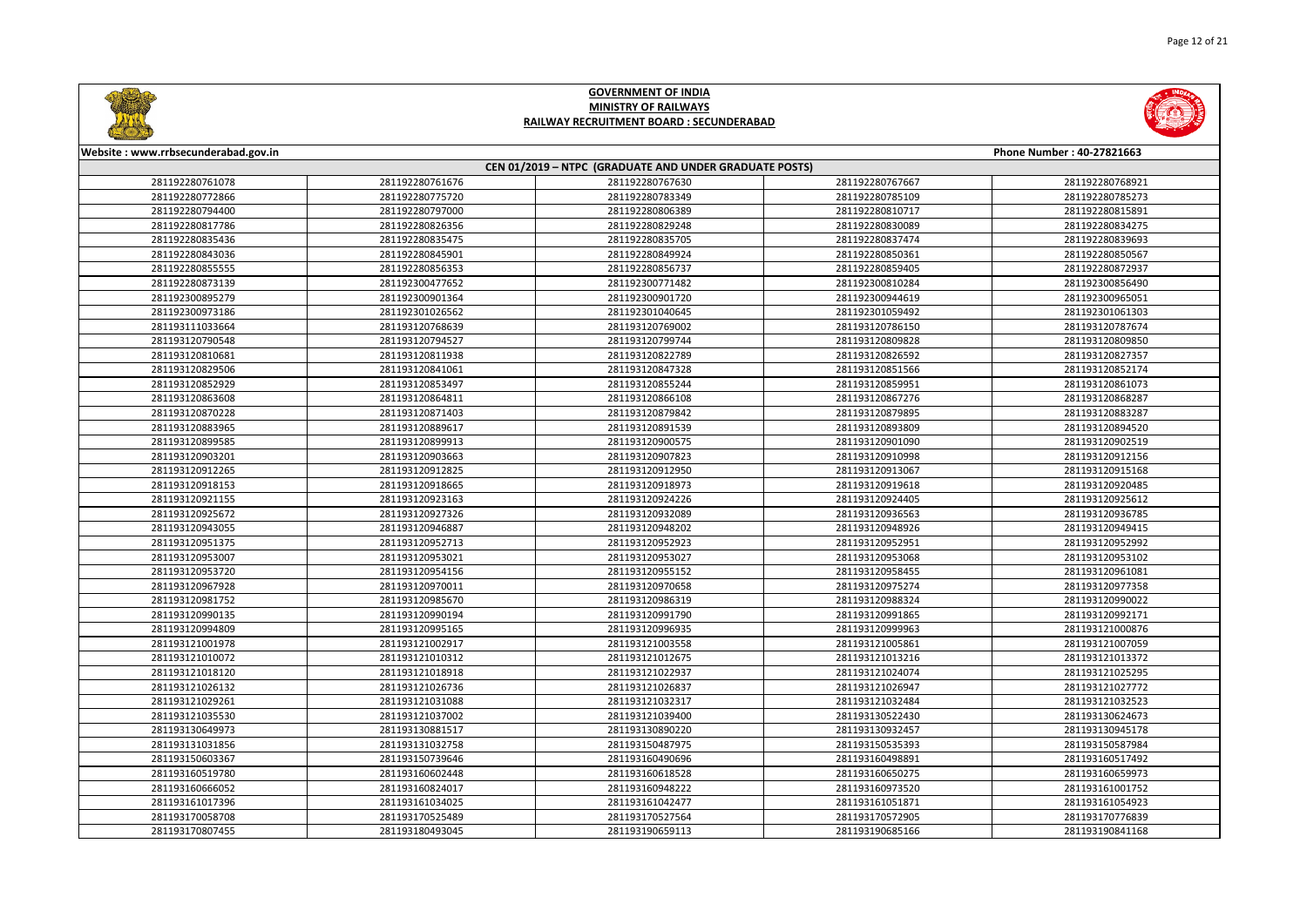



| Website: www.rrbsecunderabad.gov.in<br>Phone Number: 40-27821663 |                 |                 |                 |                 |  |
|------------------------------------------------------------------|-----------------|-----------------|-----------------|-----------------|--|
| CEN 01/2019 - NTPC (GRADUATE AND UNDER GRADUATE POSTS)           |                 |                 |                 |                 |  |
| 281193220520550                                                  | 281193220556325 | 281193220664719 | 281193230488029 | 281193230799578 |  |
| 281193230892844                                                  | 281193231013827 | 281193240535379 | 281193240556734 | 281193240567747 |  |
| 281193240640915                                                  | 281193240648864 | 281193240701432 | 281193240740484 | 281193240845805 |  |
| 281193250708732                                                  | 281193260488131 | 281193260492861 | 281193260509146 | 281193260517244 |  |
| 281193260584629                                                  | 281193260622732 | 281193260630572 | 281193260643066 | 281193260716797 |  |
| 281193270772146                                                  | 281193270878128 | 281193270955770 | 281193280000413 | 281193280000516 |  |
| 281193280000979                                                  | 281193280001187 | 281193280001636 | 281193280002178 | 281193280002399 |  |
| 281193280002706                                                  | 281193280003558 | 281193280005014 | 281193280005109 | 281193280006452 |  |
| 281193280007860                                                  | 281193280008977 | 281193280010380 | 281193280014564 | 281193280015029 |  |
| 281193280017363                                                  | 281193280018493 | 281193280019212 | 281193280021145 | 281193280021831 |  |
| 281193280023073                                                  | 281193280023610 | 281193280026133 | 281193280028562 | 281193280029082 |  |
| 281193280030672                                                  | 281193280033248 | 281193280033293 | 281193280033302 | 281193280035347 |  |
| 281193280036005                                                  | 281193280036427 | 281193280036808 | 281193280037002 | 281193280037138 |  |
| 281193280038342                                                  | 281193280039267 | 281193280041409 | 281193280041468 | 281193280041640 |  |
| 281193280043976                                                  | 281193280045263 | 281193280045615 | 281193280046360 | 281193280047903 |  |
| 281193280048576                                                  | 281193280050052 | 281193280051787 | 281193280066801 | 281193280069241 |  |
| 281193280069978                                                  | 281193280070081 | 281193280071645 | 281193280073128 | 281193280074335 |  |
| 281193280074357                                                  | 281193280074966 | 281193280078107 | 281193280082652 | 281193280086584 |  |
| 281193280086797                                                  | 281193280087155 | 281193280087323 | 281193280088548 | 281193280089395 |  |
| 281193280090284                                                  | 281193280092835 | 281193280093614 | 281193280094607 | 281193280094709 |  |
| 281193280097290                                                  | 281193280100186 | 281193280100861 | 281193280109993 | 281193280110875 |  |
| 281193280111674                                                  | 281193280112141 | 281193280112151 | 281193280112565 | 281193280117716 |  |
| 281193280118087                                                  | 281193280118237 | 281193280118445 | 281193280118524 | 281193280119664 |  |
| 281193280119962                                                  | 281193280120468 | 281193280121294 | 281193280126193 | 281193280126910 |  |
| 281193280128360                                                  | 281193280128676 | 281193280135067 | 281193280138217 | 281193280142713 |  |
| 281193280144591                                                  | 281193280145057 | 281193280149598 | 281193280151337 | 281193280151444 |  |
| 281193280152468                                                  | 281193280153234 | 281193280153391 | 281193280153842 | 281193280158368 |  |
| 281193280158379                                                  | 281193280159174 | 281193280159675 | 281193280163455 | 281193280164022 |  |
| 281193280164347                                                  | 281193280166950 | 281193280168302 | 281193280170754 | 281193280170827 |  |
| 281193280171187                                                  | 281193280172034 | 281193280172462 | 281193280172712 | 281193280172901 |  |
| 281193280173981                                                  | 281193280178485 | 281193280179994 | 281193280181142 | 281193280183208 |  |
| 281193280184998                                                  | 281193280186302 | 281193280186443 | 281193280186644 | 281193280187256 |  |
| 281193280189150                                                  | 281193280190069 | 281193280190117 | 281193280190880 | 281193280191067 |  |
| 281193280191162                                                  | 281193280191232 | 281193280191821 | 281193280192095 | 281193280192509 |  |
| 281193280193236                                                  | 281193280299360 | 281193280300287 | 281193280302310 | 281193280303629 |  |
| 281193280303972                                                  | 281193280305427 | 281193280307511 | 281193280308090 | 281193280308969 |  |
| 281193280312979                                                  | 281193280314038 | 281193280319825 | 281193280320563 | 281193280322743 |  |
| 281193280325521                                                  | 281193280328995 | 281193280329285 | 281193280329630 | 281193280330477 |  |
| 281193280335164                                                  | 281193280336042 | 281193280337891 | 281193280340042 | 281193280344432 |  |
| 281193280344708                                                  | 281193280348154 | 281193280348829 | 281193280348870 | 281193280349633 |  |
| 281193280352477                                                  | 281193280353129 | 281193280356792 | 281193280357788 | 281193280357916 |  |
| 281193280359470                                                  | 281193280361350 | 281193280364561 | 281193280364674 | 281193280368225 |  |
| 281193280368326                                                  | 281193280368551 | 281193280369939 | 281193280371211 | 281193280372326 |  |
| 281193280373575                                                  | 281193280374370 | 281193280374571 | 281193280374623 | 281193280375090 |  |
| 281193280375558                                                  | 281193280377992 | 281193280379082 | 281193280385691 | 281193280387051 |  |
| 281193280387065                                                  | 281193280387172 | 281193280387211 | 281193280387667 | 281193280397854 |  |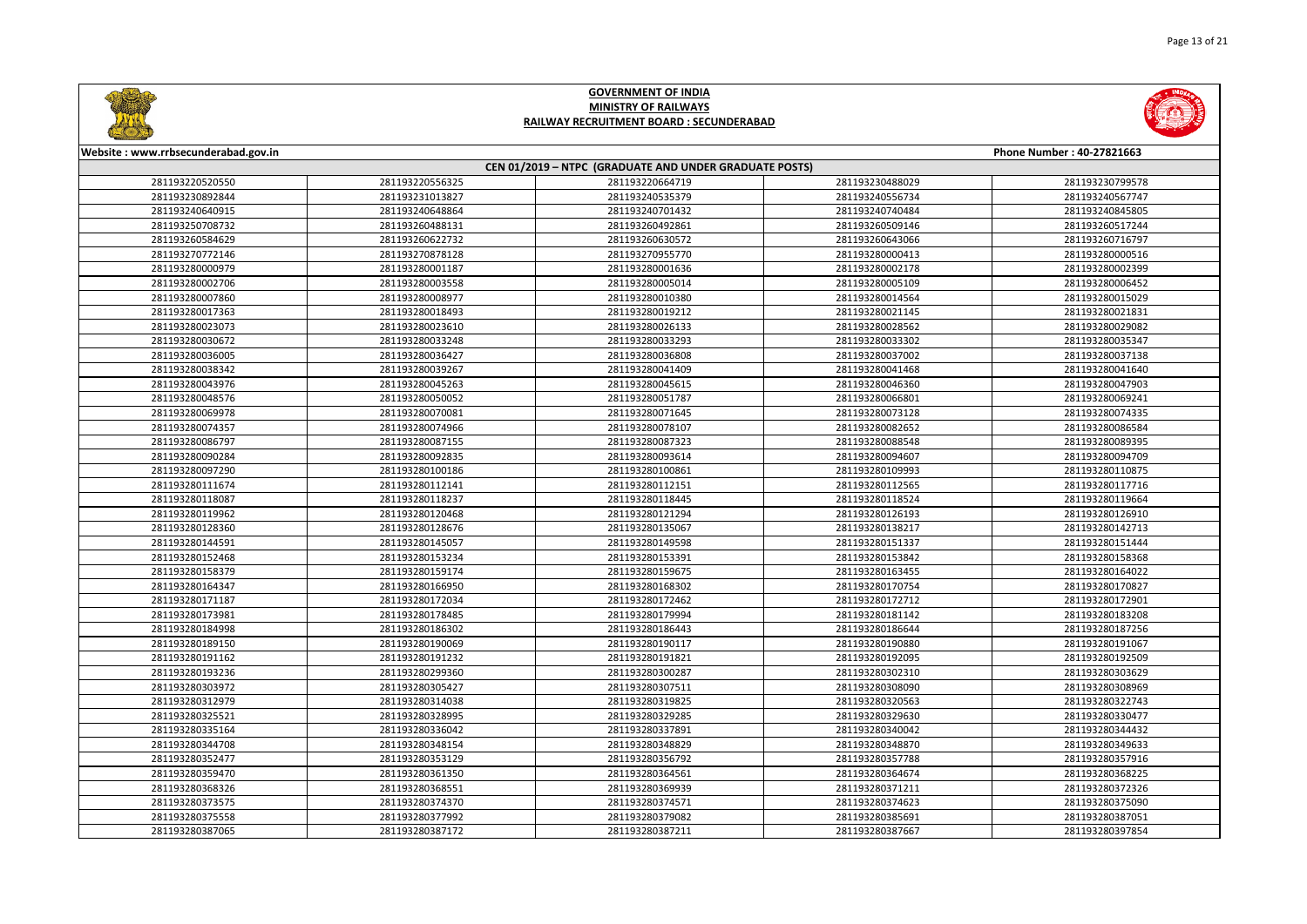



| Website: www.rrbsecunderabad.gov.in                    |                 |                 |                 | Phone Number: 40-27821663 |
|--------------------------------------------------------|-----------------|-----------------|-----------------|---------------------------|
| CEN 01/2019 - NTPC (GRADUATE AND UNDER GRADUATE POSTS) |                 |                 |                 |                           |
| 281193280398543                                        | 281193280399478 | 281193280400226 | 281193280401321 | 281193280404182           |
| 281193280404952                                        | 281193280407585 | 281193280407748 | 281193280408813 | 281193280409400           |
| 281193280413108                                        | 281193280429423 | 281193280432614 | 281193280435226 | 281193280436026           |
| 281193280437947                                        | 281193280440801 | 281193280442862 | 281193280446032 | 281193280446449           |
| 281193280453794                                        | 281193280456170 | 281193280466529 | 281193280487216 | 281193280488859           |
| 281193280489150                                        | 281193280489961 | 281193280496210 | 281193280517663 | 281193280523457           |
| 281193280526560                                        | 281193280527763 | 281193280528570 | 281193280532988 | 281193280533743           |
| 281193280535722                                        | 281193280546296 | 281193280563158 | 281193280573185 | 281193280594216           |
| 281193280599273                                        | 281193280607010 | 281193280608132 | 281193280613489 | 281193280618343           |
| 281193280624032                                        | 281193280629355 | 281193280638846 | 281193280646106 | 281193280662275           |
| 281193280662318                                        | 281193280664367 | 281193280668905 | 281193280669303 | 281193280674326           |
| 281193280674592                                        | 281193280678068 | 281193280680609 | 281193280683868 | 281193280684984           |
| 281193280688600                                        | 281193280691528 | 281193280694109 | 281193280701221 | 281193280710494           |
| 281193280711381                                        | 281193280711913 | 281193280720681 | 281193280722829 | 281193280723752           |
| 281193280743040                                        | 281193280750636 | 281193280754097 | 281193280758023 | 281193280760492           |
| 281193280760789                                        | 281193280764244 | 281193280776942 | 281193280789062 | 281193280834199           |
| 281193280843703                                        | 281193280846349 | 281193280851620 | 281193280853309 | 281193280857498           |
| 281193300664259                                        | 281193300748787 | 281193300754927 | 281193300764755 | 281193300817015           |
| 281194120770979                                        | 281194120771659 | 281194120781841 | 281194120782080 | 281194120790151           |
| 281194120794027                                        | 281194120796267 | 281194120808374 | 281194120810328 | 281194120812800           |
| 281194120817426                                        | 281194120825904 | 281194120826981 | 281194120830740 | 281194120832552           |
| 281194120835996                                        | 281194120839613 | 281194120847327 | 281194120847676 | 281194120855212           |
| 281194120863784                                        | 281194120874413 | 281194120879459 | 281194120892283 | 281194120892613           |
| 281194120893062                                        | 281194120902431 | 281194120906099 | 281194120908563 | 281194120908860           |
| 281194120919181                                        | 281194120925017 | 281194120927181 | 281194120940511 | 281194120948349           |
| 281194120956633                                        | 281194120968136 | 281194120968169 | 281194120972422 | 281194120977253           |
| 281194120979956                                        | 281194120985450 | 281194120991517 | 281194120992352 | 281194120995706           |
| 281194121011069                                        | 281194121017112 | 281194121023410 | 281194121032800 | 281194121034951           |
| 281194121036838                                        | 281194121040897 | 281194121053273 | 281194121066990 | 281194130769171           |
| 281194130773180                                        | 281194130773421 | 281194130775273 | 281194130775532 | 281194130777187           |
| 281194130778365                                        | 281194130778845 | 281194130779750 | 281194130793252 | 281194130793387           |
| 281194130800916                                        | 281194130801412 | 281194130806086 | 281194130814584 | 281194130817372           |
| 281194130817886                                        | 281194130819131 | 281194130822962 | 281194130824929 | 281194130830706           |
| 281194130831360                                        | 281194130832301 | 281194130841025 | 281194130841228 | 281194130858560           |
| 281194130863346                                        | 281194130926610 | 281194130926634 | 281194130934226 | 281194130939128           |
| 281194130941231                                        | 281194130942462 | 281194130944507 | 281194130945205 | 281194130955434           |
| 281194130962762                                        | 281194130968908 | 281194130975998 | 281194130977464 | 281194130982176           |
| 281194131009182                                        | 281194131010457 | 281194131013353 | 281194131013795 | 281194131016614           |
| 281194131018417                                        | 281194131021464 | 281194131025497 | 281194131031819 | 281194131038528           |
| 281194131074112                                        | 281194131076460 | 281194131080616 | 281194131084071 | 281194131084345           |
| 281194131090595                                        | 281194131090636 | 281194131093545 | 281194131094284 | 281194131107234           |
| 281194131108816                                        | 281194131117351 | 281194131117938 | 281194131119976 | 281194131128301           |
| 281194131135770                                        | 281194131136513 | 281194140835990 | 281194150548058 | 281194150789260           |
| 281194150803333                                        | 281194150807253 | 281194150819222 | 281194150825917 | 281194150834096           |
| 281194150839823                                        | 281194150848695 | 281194150868633 | 281194150881173 | 281194150883677           |
| 281194150883816                                        | 281194150896938 | 281194150908006 | 281194150921031 | 281194150925804           |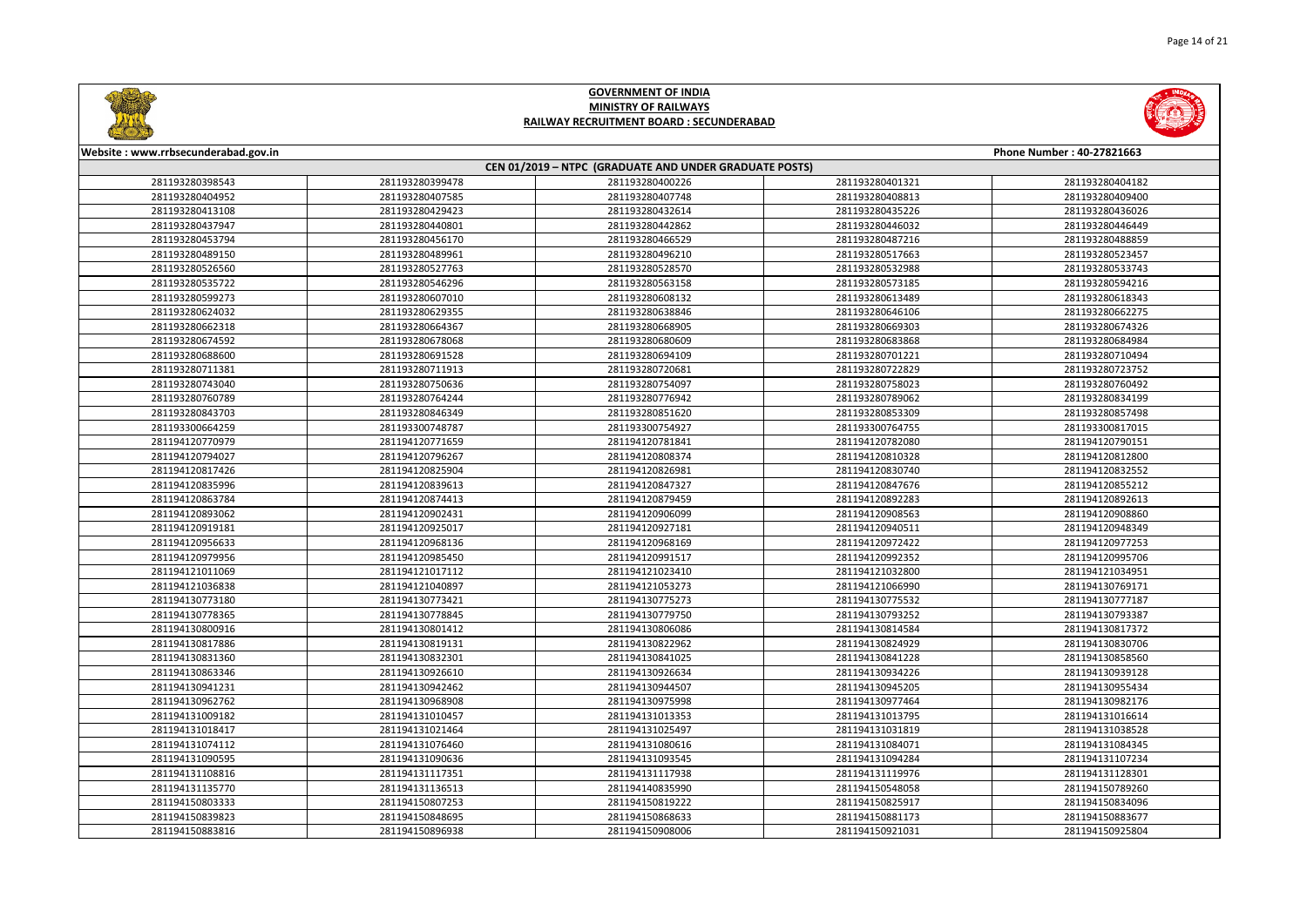



| Website: www.rrbsecunderabad.gov.in<br>Phone Number: 40-27821663 |                 |                 |                 |                 |
|------------------------------------------------------------------|-----------------|-----------------|-----------------|-----------------|
| CEN 01/2019 - NTPC (GRADUATE AND UNDER GRADUATE POSTS)           |                 |                 |                 |                 |
| 281194150970256                                                  | 281194150977618 | 281194150987417 | 281194150988319 | 281194151005934 |
| 281194151009732                                                  | 281194151029689 | 281194151029745 | 281194151037600 | 281194160499223 |
| 281194160545849                                                  | 281194160577381 | 281194160594907 | 281194160674138 | 281194160691956 |
| 281194160693486                                                  | 281194160769366 | 281194160776872 | 281194160782277 | 281194160785925 |
| 281194160794324                                                  | 281194160837626 | 281194160854338 | 281194160859742 | 281194160875872 |
| 281194160877769                                                  | 281194160925719 | 281194160927005 | 281194160939555 | 281194160949268 |
| 281194160958163                                                  | 281194160978040 | 281194161034026 | 281194161041721 | 281194170622585 |
| 281194170772168                                                  | 281194170776636 | 281194170778083 | 281194170780965 | 281194170784789 |
| 281194170785799                                                  | 281194170801486 | 281194170804060 | 281194170807175 | 281194170812492 |
| 281194170819335                                                  | 281194170822438 | 281194170831843 | 281194170835887 | 281194170836140 |
| 281194170837168                                                  | 281194170845409 | 281194170846655 | 281194170846826 | 281194170853482 |
| 281194170858800                                                  | 281194170863583 | 281194170875234 | 281194170898052 | 281194170907019 |
| 281194170916598                                                  | 281194170922382 | 281194170925864 | 281194170933003 | 281194170943713 |
| 281194170950631                                                  | 281194170955044 | 281194170966453 | 281194171004097 | 281194171035301 |
| 281194171047183                                                  | 281194171068994 | 281194171078337 | 281194171084767 | 281194171095701 |
| 281194171097876                                                  | 281194171107704 | 281194180843425 | 281194190570568 | 281194190767520 |
| 281194190774649                                                  | 281194190774927 | 281194190781484 | 281194190785417 | 281194190793842 |
| 281194190796359                                                  | 281194190797251 | 281194190818113 | 281194190819234 | 281194190822182 |
| 281194190825910                                                  | 281194190827022 | 281194190829603 | 281194190834871 | 281194190837378 |
| 281194190838384                                                  | 281194190842115 | 281194190848769 | 281194190852105 | 281194190852917 |
| 281194190861006                                                  | 281194190866605 | 281194190871648 | 281194190877511 | 281194190887067 |
| 281194190887928                                                  | 281194190903928 | 281194190904940 | 281194190935377 | 281194190937588 |
| 281194190946135                                                  | 281194190958547 | 281194190959272 | 281194190965166 | 281194190970116 |
| 281194190983091                                                  | 281194191003860 | 281194191009619 | 281194191013471 | 281194191015291 |
| 281194191025826                                                  | 281194191030962 | 281194191041672 | 281194191043999 | 281194191055758 |
| 281194191059527                                                  | 281194191064720 | 281194191069586 | 281194191069760 | 281194191073379 |
| 281194191073760                                                  | 281194191079739 | 281194191081478 | 281194191081542 | 281194191083392 |
| 281194191085930                                                  | 281194191087829 | 281194191087940 | 281194191094443 | 281194191102576 |
| 281194191104579                                                  | 281194191107112 | 281194191111245 | 281194191111311 | 281194191121748 |
| 281194191130568                                                  | 281194191133362 | 281194220772778 | 281194220795088 | 281194220796831 |
| 281194220855095                                                  | 281194220865823 | 281194220934188 | 281194220962540 | 281194220965409 |
| 281194221082574                                                  | 281194221083292 | 281194221086783 | 281194221089408 | 281194221089666 |
| 281194221091107                                                  | 281194221092330 | 281194221092851 | 281194221093818 | 281194221103337 |
| 281194221108233                                                  | 281194221120973 | 281194221123161 | 281194221123895 | 281194221127202 |
| 281194221129518                                                  | 281194221129613 | 281194221130496 | 281194221131508 | 281194221134299 |
| 281194230787343                                                  | 281194230790739 | 281194230799010 | 281194230804502 | 281194230824309 |
| 281194230824603                                                  | 281194230830782 | 281194230910613 | 281194230918078 | 281194230925330 |
| 281194230937263                                                  | 281194230955568 | 281194230957884 | 281194230981741 | 281194231068701 |
| 281194231084790                                                  | 281194231087338 | 281194231087900 | 281194231121983 | 281194240768195 |
| 281194240777668                                                  | 281194240783605 | 281194240784915 | 281194240795768 | 281194240800357 |
| 281194240810275                                                  | 281194240813135 | 281194240824415 | 281194240832352 | 281194240832434 |
| 281194240844652                                                  | 281194240848909 | 281194240859846 | 281194240862260 | 281194240899338 |
| 281194240918269                                                  | 281194241017340 | 281194241023990 | 281194241037837 | 281194241046323 |
| 281194241059587                                                  | 281194250776277 | 281194250778042 | 281194250786856 | 281194250788870 |
| 281194250790853                                                  | 281194250794839 | 281194250800696 | 281194250819229 | 281194250821270 |
| 281194250825286                                                  | 281194250837910 | 281194250845393 | 281194250855739 | 281194250863079 |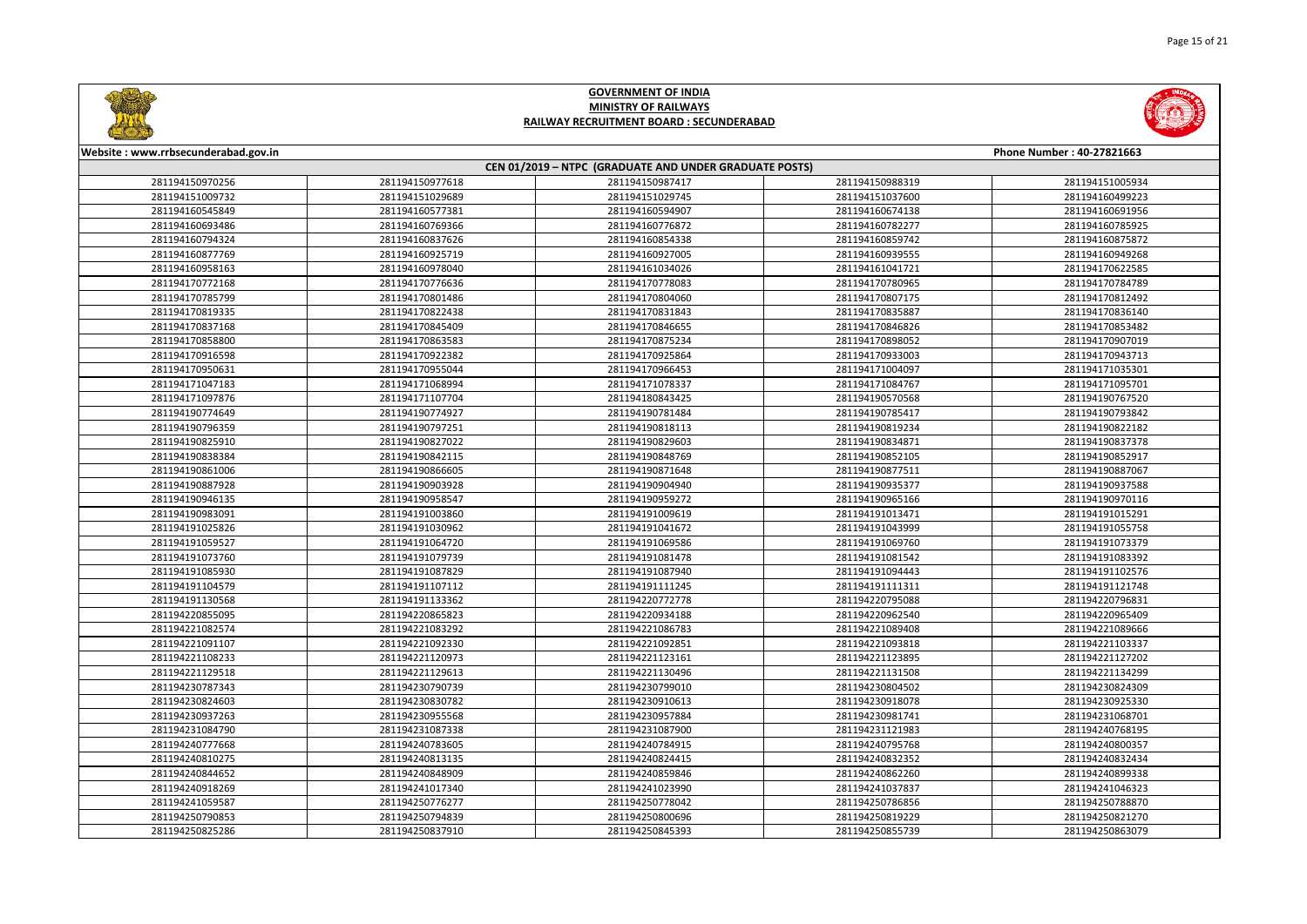



| Website: www.rrbsecunderabad.gov.in<br>Phone Number: 40-27821663 |                 |                                                        |                 |                 |
|------------------------------------------------------------------|-----------------|--------------------------------------------------------|-----------------|-----------------|
|                                                                  |                 | CEN 01/2019 - NTPC (GRADUATE AND UNDER GRADUATE POSTS) |                 |                 |
| 281194250975303                                                  | 281194250995619 | 281194251084020                                        | 281194251133649 | 281194260768702 |
| 281194260776084                                                  | 281194260779764 | 281194260780994                                        | 281194260784402 | 281194260788816 |
| 281194260800220                                                  | 281194260803488 | 281194260807100                                        | 281194260810124 | 281194260814760 |
| 281194260814765                                                  | 281194260820779 | 281194260824674                                        | 281194260827031 | 281194260828789 |
| 281194260832721                                                  | 281194260832802 | 281194260837646                                        | 281194260842124 | 281194260842698 |
| 281194260843464                                                  | 281194260848940 | 281194260849170                                        | 281194260858677 | 281194260863157 |
| 281194260873422                                                  | 281194260876972 | 281194260883944                                        | 281194260903463 | 281194260905192 |
| 281194260909596                                                  | 281194260914956 | 281194260915765                                        | 281194260946474 | 281194260947572 |
| 281194260954896                                                  | 281194260954916 | 281194260962128                                        | 281194260962149 | 281194260979699 |
| 281194261001783                                                  | 281194261002659 | 281194261007155                                        | 281194261032082 | 281194261040513 |
| 281194261046982                                                  | 281194261048855 | 281194261052354                                        | 281194261052545 | 281194261053736 |
| 281194261053872                                                  | 281194261053989 | 281194261055792                                        | 281194261055973 | 281194261060847 |
| 281194261061922                                                  | 281194261073253 | 281194261075248                                        | 281194261076612 | 281194261083481 |
| 281194261084150                                                  | 281194261089706 | 281194261093778                                        | 281194261097332 | 281194261100130 |
| 281194261107880                                                  | 281194261108193 | 281194261109412                                        | 281194261128096 | 281194261136135 |
| 281194270770743                                                  | 281194270770840 | 281194270774764                                        | 281194270781004 | 281194270781428 |
| 281194270800687                                                  | 281194270808071 | 281194270826175                                        | 281194270853942 | 281194270877452 |
| 281194270889224                                                  | 281194270894283 | 281194270906548                                        | 281194270908698 | 281194270909246 |
| 281194270913126                                                  | 281194270925703 | 281194270926972                                        | 281194270934456 | 281194270940831 |
| 281194270950813                                                  | 281194270959967 | 281194270963441                                        | 281194270965468 | 281194270967033 |
| 281194270967345                                                  | 281194270968946 | 281194270976663                                        | 281194271017649 | 281194271019904 |
| 281194271038604                                                  | 281194271040076 | 281194271040947                                        | 281194271043965 | 281194271045002 |
| 281194271046174                                                  | 281194271046768 | 281194271048287                                        | 281194271049156 | 281194271049850 |
| 281194271050419                                                  | 281194271051561 | 281194271057155                                        | 281194271059677 | 281194271073245 |
| 281194271074192                                                  | 281194271077593 | 281194271102614                                        | 281194271114016 | 281194271116022 |
| 281194271117919                                                  | 281194271119731 | 281194271120002                                        | 281194271120716 | 281194271125389 |
| 281194271126469                                                  | 281194271131350 | 281194271132489                                        | 281194271132566 | 281194271133278 |
| 281194271134250                                                  | 281194271134887 | 281194280002703                                        | 281194280003381 | 281194280003604 |
| 281194280007558                                                  | 281194280007833 | 281194280007914                                        | 281194280009036 | 281194280011454 |
| 281194280012091                                                  | 281194280016059 | 281194280018301                                        | 281194280022715 | 281194280024664 |
| 281194280026356                                                  | 281194280027873 | 281194280030077                                        | 281194280037832 | 281194280042444 |
| 281194280044282                                                  | 281194280071859 | 281194280075268                                        | 281194280076501 | 281194280078138 |
| 281194280080459                                                  | 281194280080684 | 281194280080840                                        | 281194280083197 | 281194280087993 |
| 281194280089087                                                  | 281194280091219 | 281194280094863                                        | 281194280096073 | 281194280110255 |
| 281194280111151                                                  | 281194280112221 | 281194280118607                                        | 281194280125642 | 281194280135209 |
| 281194280138100                                                  | 281194280140714 | 281194280141141                                        | 281194280141617 | 281194280142926 |
| 281194280157579                                                  | 281194280160006 | 281194280165594                                        | 281194280165968 | 281194280166640 |
| 281194280168754                                                  | 281194280182042 | 281194280182289                                        | 281194280182644 | 281194280188503 |
| 281194280190113                                                  | 281194280197261 | 281194280198197                                        | 281194280199487 | 281194280200648 |
| 281194280201294                                                  | 281194280201497 | 281194280203033                                        | 281194280204502 | 281194280206717 |
| 281194280208297                                                  | 281194280208313 | 281194280208946                                        | 281194280209213 | 281194280209416 |
| 281194280210949                                                  | 281194280211469 | 281194280211764                                        | 281194280213111 | 281194280213586 |
| 281194280213812                                                  | 281194280214354 | 281194280215275                                        | 281194280215429 | 281194280216223 |
| 281194280217270                                                  | 281194280219841 | 281194280220901                                        | 281194280221887 | 281194280222545 |
| 281194280224601                                                  | 281194280226906 | 281194280230536                                        | 281194280232123 | 281194280232458 |
| 281194280232665                                                  | 281194280233634 | 281194280234188                                        | 281194280235913 | 281194280236124 |
|                                                                  |                 |                                                        |                 |                 |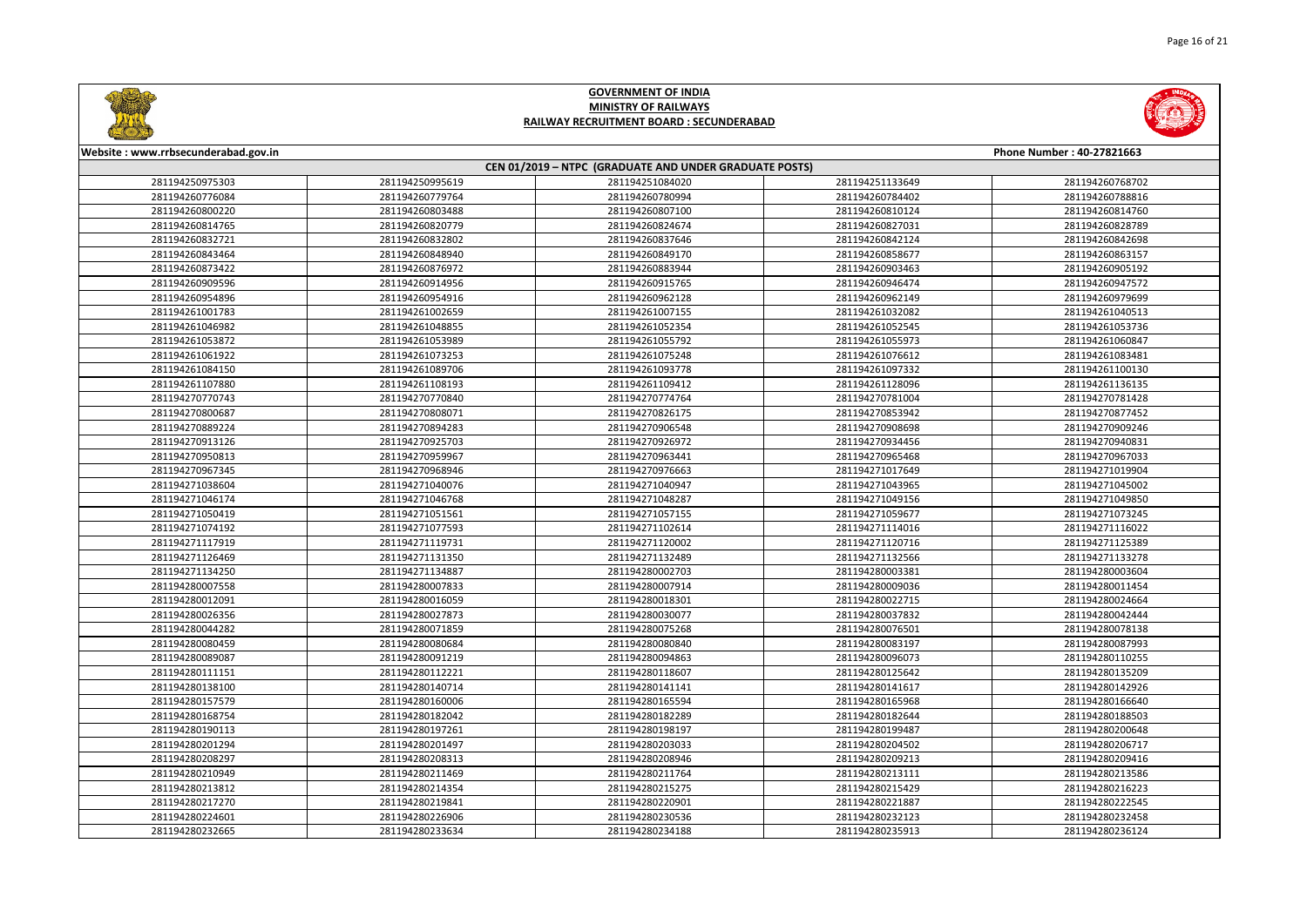



| Website: www.rrbsecunderabad.gov.in<br>Phone Number: 40-27821663 |                 |                 |                 |                 |  |
|------------------------------------------------------------------|-----------------|-----------------|-----------------|-----------------|--|
| CEN 01/2019 - NTPC (GRADUATE AND UNDER GRADUATE POSTS)           |                 |                 |                 |                 |  |
| 281194280237204                                                  | 281194280238402 | 281194280241623 | 281194280242454 | 281194280242506 |  |
| 281194280242573                                                  | 281194280245008 | 281194280245790 | 281194280246710 | 281194280247314 |  |
| 281194280248943                                                  | 281194280249086 | 281194280249706 | 281194280250227 | 281194280252014 |  |
| 281194280252779                                                  | 281194280253490 | 281194280254186 | 281194280255942 | 281194280257740 |  |
| 281194280261159                                                  | 281194280265799 | 281194280266231 | 281194280271454 | 281194280271776 |  |
| 281194280272103                                                  | 281194280273233 | 281194280274357 | 281194280276083 | 281194280276503 |  |
| 281194280279308                                                  | 281194280279513 | 281194280279538 | 281194280280186 | 281194280282111 |  |
| 281194280284287                                                  | 281194280284642 | 281194280285190 | 281194280285664 | 281194280288083 |  |
| 281194280288457                                                  | 281194280289059 | 281194280289173 | 281194280294092 | 281194280294273 |  |
| 281194280295061                                                  | 281194280295671 | 281194280295955 | 281194280296998 | 281194280297743 |  |
| 281194280298518                                                  | 281194280298913 | 281194280299285 | 281194280300328 | 281194280300490 |  |
| 281194280302074                                                  | 281194280303070 | 281194280307631 | 281194280309058 | 281194280309935 |  |
| 281194280310705                                                  | 281194280312473 | 281194280315372 | 281194280316087 | 281194280316424 |  |
| 281194280316555                                                  | 281194280316844 | 281194280317764 | 281194280318441 | 281194280319546 |  |
| 281194280320251                                                  | 281194280321045 | 281194280321354 | 281194280323999 | 281194280324025 |  |
| 281194280324390                                                  | 281194280326775 | 281194280328720 | 281194280329483 | 281194280329514 |  |
| 281194280330701                                                  | 281194280331676 | 281194280332019 | 281194280334041 | 281194280336613 |  |
| 281194280336872                                                  | 281194280337144 | 281194280341994 | 281194280342769 | 281194280343912 |  |
| 281194280344137                                                  | 281194280346957 | 281194280347492 | 281194280348247 | 281194280348880 |  |
| 281194280348920                                                  | 281194280349160 | 281194280349199 | 281194280349862 | 281194280349927 |  |
| 281194280350619                                                  | 281194280352577 | 281194280353510 | 281194280353961 | 281194280356834 |  |
| 281194280357261                                                  | 281194280358160 | 281194280358504 | 281194280359080 | 281194280359278 |  |
| 281194280359413                                                  | 281194280359769 | 281194280361613 | 281194280361818 | 281194280361835 |  |
| 281194280361841                                                  | 281194280363919 | 281194280364059 | 281194280366129 | 281194280368473 |  |
| 281194280369260                                                  | 281194280369752 | 281194280369802 | 281194280370167 | 281194280371256 |  |
| 281194280371414                                                  | 281194280371852 | 281194280371955 | 281194280372637 | 281194280373933 |  |
| 281194280374213                                                  | 281194280375078 | 281194280375232 | 281194280375399 | 281194280375934 |  |
| 281194280376773                                                  | 281194280376815 | 281194280377775 | 281194280377791 | 281194280378080 |  |
| 281194280378368                                                  | 281194280378575 | 281194280379290 | 281194280379315 | 281194280380453 |  |
| 281194280381607                                                  | 281194280381826 | 281194280382403 | 281194280382642 | 281194280385927 |  |
| 281194280386255                                                  | 281194280386361 | 281194280386367 | 281194280387218 | 281194280387895 |  |
| 281194280391043                                                  | 281194280391969 | 281194280392180 | 281194280392538 | 281194280393440 |  |
| 281194280398576                                                  | 281194280399914 | 281194280400177 | 281194280400182 | 281194280400346 |  |
| 281194280401066                                                  | 281194280402631 | 281194280402874 | 281194280403092 | 281194280403268 |  |
| 281194280404007                                                  | 281194280405168 | 281194280407544 | 281194280407564 | 281194280407709 |  |
| 281194280407779                                                  | 281194280408058 | 281194280408268 | 281194280410012 | 281194280410630 |  |
| 281194280411300                                                  | 281194280412457 | 281194280413164 | 281194280413934 | 281194280416570 |  |
| 281194280416574                                                  | 281194280419878 | 281194280421067 | 281194280421083 | 281194280422453 |  |
| 281194280425246                                                  | 281194280426280 | 281194280428833 | 281194280433117 | 281194280434841 |  |
| 281194280435862                                                  | 281194280437039 | 281194280437581 | 281194280439795 | 281194280446120 |  |
| 281194280446306                                                  | 281194280447926 | 281194280448609 | 281194280458747 | 281194280459485 |  |
| 281194280462929                                                  | 281194280463923 | 281194280464725 | 281194280466155 | 281194280466857 |  |
| 281194280468159                                                  | 281194280470916 | 281194280473571 | 281194280474179 | 281194280478266 |  |
| 281194280483325                                                  | 281194280488397 | 281194280489031 | 281194280493512 | 281194280494563 |  |
| 281194280497989                                                  | 281194280507978 | 281194280510193 | 281194280510410 | 281194280511252 |  |
| 281194280512574                                                  | 281194280512638 | 281194280513418 | 281194280514062 | 281194280519531 |  |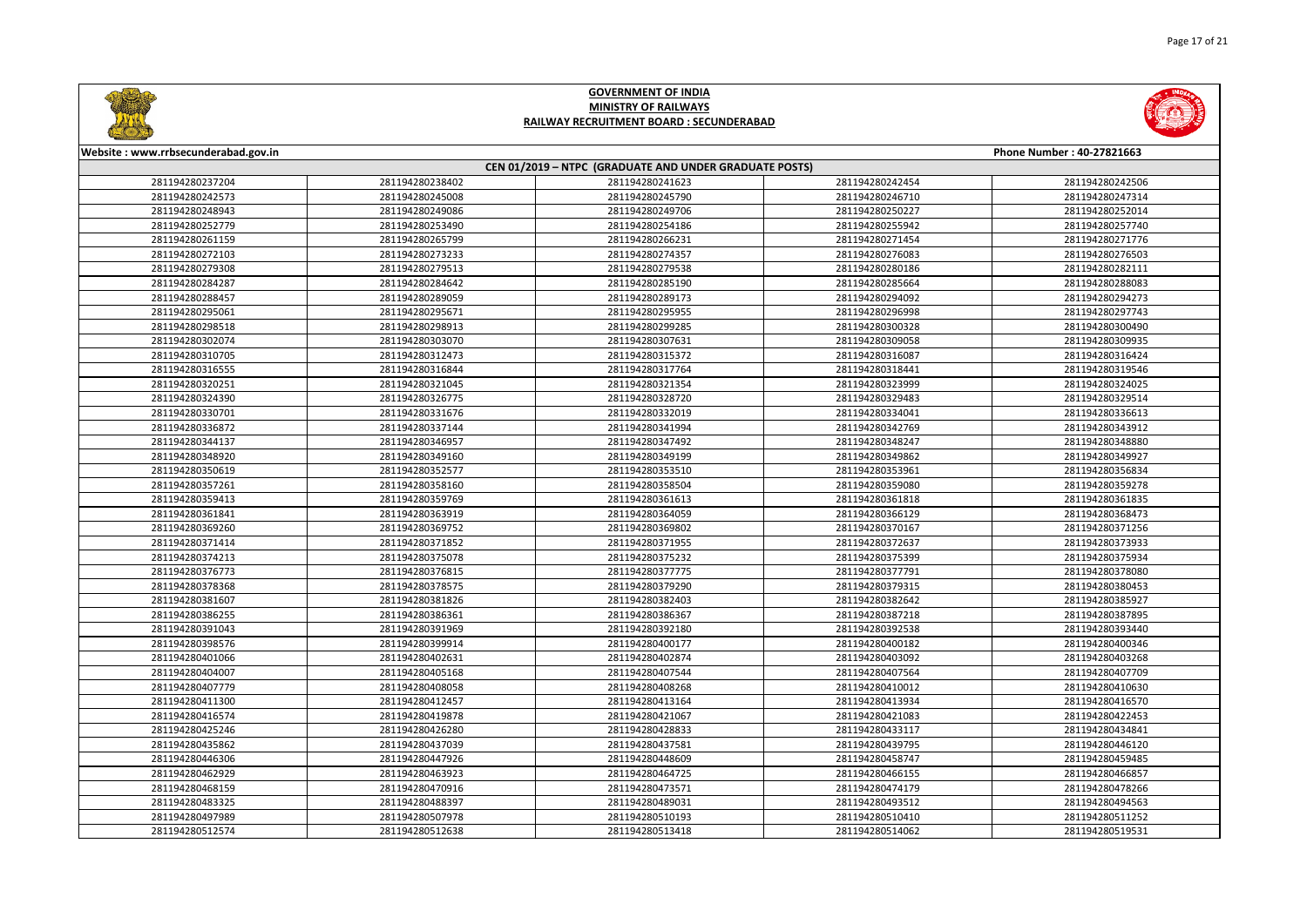



| Website: www.rrbsecunderabad.gov.in<br>Phone Number: 40-27821663<br>CEN 01/2019 - NTPC (GRADUATE AND UNDER GRADUATE POSTS) |                 |                 |                 |                 |
|----------------------------------------------------------------------------------------------------------------------------|-----------------|-----------------|-----------------|-----------------|
|                                                                                                                            |                 |                 |                 |                 |
| 281194280541001                                                                                                            | 281194280541727 | 281194280543900 | 281194280550312 | 281194280551334 |
| 281194280554351                                                                                                            | 281194280555014 | 281194280555378 | 281194280557552 | 281194280560309 |
| 281194280562691                                                                                                            | 281194280564085 | 281194280564176 | 281194280565022 | 281194280568900 |
| 281194280573555                                                                                                            | 281194280574032 | 281194280575660 | 281194280577318 | 281194280580361 |
| 281194280583134                                                                                                            | 281194280583857 | 281194280584434 | 281194280584583 | 281194280585121 |
| 281194280585258                                                                                                            | 281194280586998 | 281194280591344 | 281194280591375 | 281194280591596 |
| 281194280591788                                                                                                            | 281194280593987 | 281194280595192 | 281194280597034 | 281194280599038 |
| 281194280600151                                                                                                            | 281194280601255 | 281194280601694 | 281194280604753 | 281194280615133 |
| 281194280615940                                                                                                            | 281194280618363 | 281194280621097 | 281194280623558 | 281194280624536 |
| 281194280628290                                                                                                            | 281194280628472 | 281194280629044 | 281194280629422 | 281194280630856 |
| 281194280631708                                                                                                            | 281194280633629 | 281194280634941 | 281194280637046 | 281194280641147 |
| 281194280642554                                                                                                            | 281194280647008 | 281194280653182 | 281194280661753 | 281194280665149 |
| 281194280668855                                                                                                            | 281194280673349 | 281194280675893 | 281194280682392 | 281194280683059 |
| 281194280685126                                                                                                            | 281194280685956 | 281194280688732 | 281194280689076 | 281194280690887 |
| 281194280692782                                                                                                            | 281194280696270 | 281194280697461 | 281194280697903 | 281194280698735 |
| 281194280699761                                                                                                            | 281194280699980 | 281194280702365 | 281194280702864 | 281194280704721 |
| 281194280708284                                                                                                            | 281194280717944 | 281194280720908 | 281194280729636 | 281194280730143 |
| 281194280734138                                                                                                            | 281194280734664 | 281194280735864 | 281194280737317 | 281194280737338 |
| 281194280738424                                                                                                            | 281194280739071 | 281194280739695 | 281194280739705 | 281194280740020 |
| 281194280740663                                                                                                            | 281194280741985 | 281194280743489 | 281194280744810 | 281194280746821 |
| 281194280747413                                                                                                            | 281194280748970 | 281194280751216 | 281194280757326 | 281194280758867 |
| 281194280758961                                                                                                            | 281194280760069 | 281194280761098 | 281194280764245 | 281194280764836 |
| 281194280766912                                                                                                            | 281194280767699 | 281194280767800 | 281194280769575 | 281194280769662 |
| 281194280769923                                                                                                            | 281194280769942 | 281194280770146 | 281194280770829 | 281194280771611 |
| 281194280772790                                                                                                            | 281194280772923 | 281194280774355 | 281194280776016 | 281194280776244 |
| 281194280777434                                                                                                            | 281194280777449 | 281194280777490 | 281194280779195 | 281194280782997 |
| 281194280783593                                                                                                            | 281194280783621 | 281194280784348 | 281194280785689 | 281194280785702 |
| 281194280786406                                                                                                            | 281194280786516 | 281194280786585 | 281194280786600 | 281194280787918 |
| 281194280789868                                                                                                            | 281194280791248 | 281194280792155 | 281194280792434 | 281194280792700 |
| 281194280793646                                                                                                            | 281194280793791 | 281194280794753 | 281194280795258 | 281194280796340 |
| 281194280796828                                                                                                            | 281194280797260 | 281194280797531 | 281194280797780 | 281194280798453 |
| 281194280798640                                                                                                            | 281194280799041 | 281194280799454 | 281194280799957 | 281194280800001 |
| 281194280800778                                                                                                            | 281194280801896 | 281194280805403 | 281194280806213 | 281194280806465 |
| 281194280808483                                                                                                            | 281194280808839 | 281194280808853 | 281194280808866 | 281194280809501 |
| 281194280809549                                                                                                            | 281194280809597 | 281194280810660 | 281194280810789 | 281194280812172 |
| 281194280812304                                                                                                            | 281194280813571 | 281194280814050 | 281194280815774 | 281194280817042 |
| 281194280817215                                                                                                            | 281194280817639 | 281194280817641 | 281194280817741 | 281194280817990 |
| 281194280818063                                                                                                            | 281194280819090 | 281194280819390 | 281194280819669 | 281194280819676 |
| 281194280819763                                                                                                            | 281194280822204 | 281194280822224 | 281194280825228 | 281194280825364 |
| 281194280825532                                                                                                            | 281194280827973 | 281194280828212 | 281194280829345 | 281194280829371 |
| 281194280831155                                                                                                            | 281194280831504 | 281194280832030 | 281194280832047 | 281194280833193 |
| 281194280833258                                                                                                            | 281194280833338 | 281194280834485 | 281194280834579 | 281194280835150 |
| 281194280835728                                                                                                            | 281194280836811 | 281194280838557 | 281194280838646 | 281194280839209 |
| 281194280839836                                                                                                            | 281194280840651 | 281194280841026 | 281194280842355 | 281194280842987 |
| 281194280843023                                                                                                            | 281194280843825 | 281194280844160 | 281194280845925 | 281194280848302 |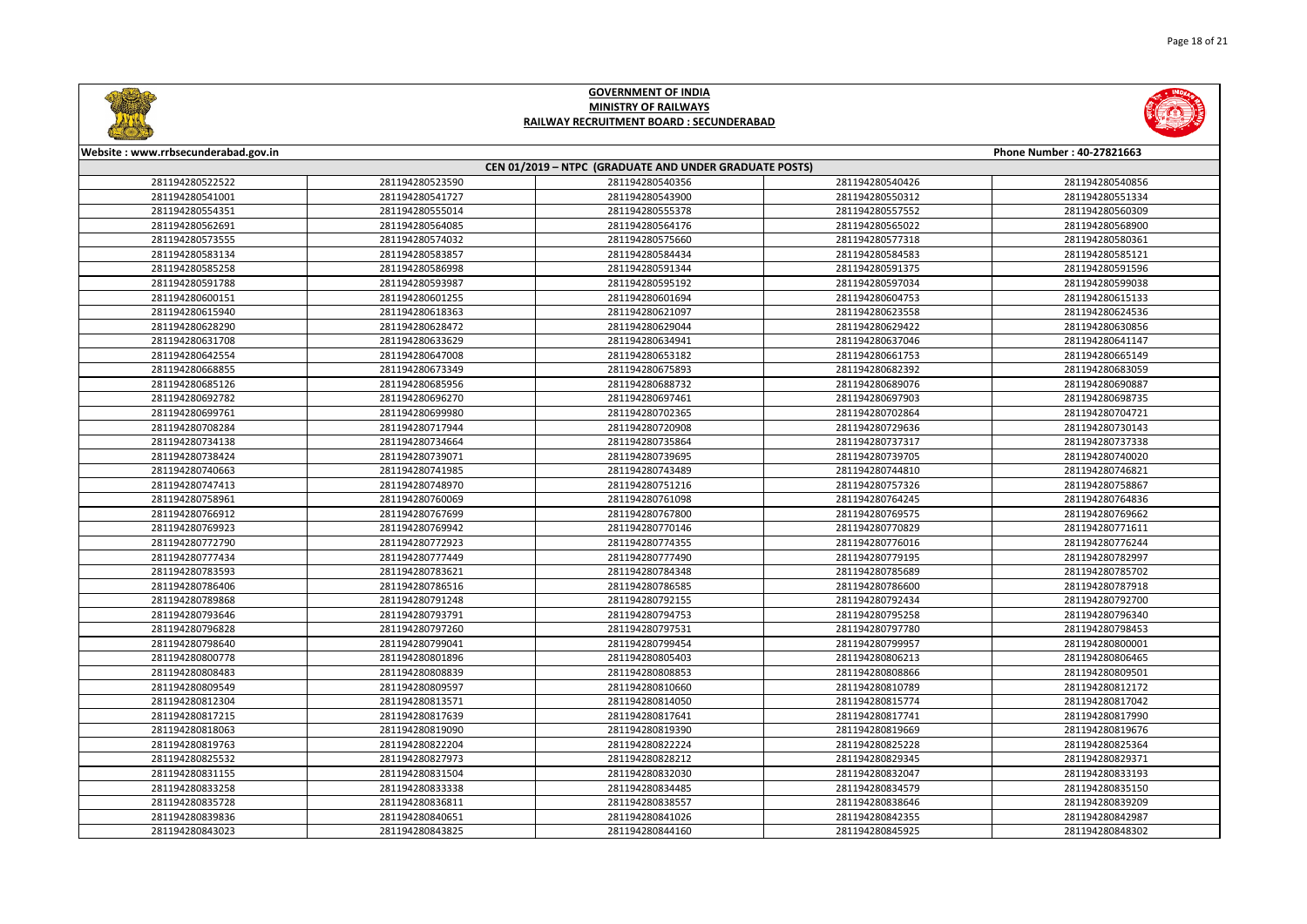



| <u>Citizens and the second second second second second second second second second second second second second second second second second second second second second second second second second second second second second s</u> |                 |                 |                 |                           |
|--------------------------------------------------------------------------------------------------------------------------------------------------------------------------------------------------------------------------------------|-----------------|-----------------|-----------------|---------------------------|
| Website: www.rrbsecunderabad.gov.in                                                                                                                                                                                                  |                 |                 |                 | Phone Number: 40-27821663 |
| CEN 01/2019 - NTPC (GRADUATE AND UNDER GRADUATE POSTS)                                                                                                                                                                               |                 |                 |                 |                           |
| 281194280851202                                                                                                                                                                                                                      | 281194280853213 | 281194280854317 | 281194280854498 | 281194280855271           |
| 281194280855907                                                                                                                                                                                                                      | 281194280855948 | 281194280857114 | 281194280858486 | 281194280858570           |
| 281194280860779                                                                                                                                                                                                                      | 281194280860869 | 281194280863187 | 281194280871634 | 281194290306438           |
| 281194290803682                                                                                                                                                                                                                      | 281194290804565 | 281194290858300 | 281194290860750 | 281194290862876           |
| 281194290898825                                                                                                                                                                                                                      | 281194290906175 | 281194291003956 | 281194300102854 | 281194300149039           |
| 281194300475640                                                                                                                                                                                                                      | 281194300805618 | 281194300833240 | 281194300836707 | 281194300849669           |
| 281194301041691                                                                                                                                                                                                                      | 281194310822933 | 281194310854864 | 281195120485445 | 281195120496466           |
| 281195120503264                                                                                                                                                                                                                      | 281195120512920 | 281195120517552 | 281195120528605 | 281195120536934           |
| 281195120556563                                                                                                                                                                                                                      | 281195120567199 | 281195120584515 | 281195120585062 | 281195120585517           |
| 281195120586130                                                                                                                                                                                                                      | 281195120587818 | 281195120588200 | 281195120608760 | 281195120617931           |
| 281195120624113                                                                                                                                                                                                                      | 281195120625627 | 281195120635944 | 281195120649796 | 281195120666529           |
| 281195120678886                                                                                                                                                                                                                      | 281195120682109 | 281195120733038 | 281195120737795 | 281195120748476           |
| 281195120846831                                                                                                                                                                                                                      | 281195130484910 | 281195130515906 | 281195130525468 | 281195130526855           |
| 281195130532390                                                                                                                                                                                                                      | 281195130617374 | 281195130643158 | 281195130648883 | 281195130657867           |
| 281195130714479                                                                                                                                                                                                                      | 281195130715425 | 281195130752834 | 281195130762721 | 281195130766584           |
| 281195130775362                                                                                                                                                                                                                      | 281195130785956 | 281195130818535 | 281195130818744 | 281195130859159           |
| 281195131069009                                                                                                                                                                                                                      | 281195131075525 | 281195131097166 | 281195131110854 | 281195150481138           |
| 281195150641100                                                                                                                                                                                                                      | 281195150824484 | 281195160130745 | 281195160130972 | 281195160154237           |
| 281195160154823                                                                                                                                                                                                                      | 281195160154857 | 281195160192575 | 281195160392319 | 281195160407837           |
| 281195160411080                                                                                                                                                                                                                      | 281195160446270 | 281195160485807 | 281195160533503 | 281195160608951           |
| 281195170007547                                                                                                                                                                                                                      | 281195170054971 | 281195170506168 | 281195170525485 | 281195170536925           |
| 281195170543520                                                                                                                                                                                                                      | 281195170548885 | 281195170556201 | 281195170580060 | 281195170582921           |
| 281195170602695                                                                                                                                                                                                                      | 281195170622920 | 281195170644908 | 281195170673731 | 281195170681031           |
| 281195170705022                                                                                                                                                                                                                      | 281195170723333 | 281195170763371 | 281195170763609 | 281195170849996           |
| 281195170852957                                                                                                                                                                                                                      | 281195170908178 | 281195170941624 | 281195171043847 | 281195171093722           |
| 281195171099150                                                                                                                                                                                                                      | 281195171099773 | 281195171107097 | 281195180685244 | 281195190485490           |
| 281195190515114                                                                                                                                                                                                                      | 281195190515777 | 281195190517534 | 281195190530526 | 281195190547330           |
| 281195190559352                                                                                                                                                                                                                      | 281195190565481 | 281195190594098 | 281195190597360 | 281195190618597           |
| 281195190618599                                                                                                                                                                                                                      | 281195190618937 | 281195190622996 | 281195190623668 | 281195190654978           |
| 281195190667300                                                                                                                                                                                                                      | 281195190683064 | 281195190733150 | 281195190738508 | 281195190748119           |
| 281195190778904                                                                                                                                                                                                                      | 281195190787647 | 281195190793948 | 281195190857434 | 281195191017935           |
| 281195191070606                                                                                                                                                                                                                      | 281195191072669 | 281195191082424 | 281195191089187 | 281195191089851           |
| 281195191094652                                                                                                                                                                                                                      | 281195191105182 | 281195191109538 | 281195191111668 | 281195191119290           |
| 281195191122046                                                                                                                                                                                                                      | 281195210893626 | 281195220761520 | 281195220846148 | 281195221115397           |
| 281195221118503                                                                                                                                                                                                                      | 281195221120824 | 281195221124551 | 281195221130970 | 281195221135760           |
| 281195230687903                                                                                                                                                                                                                      | 281195230790948 | 281195231107656 | 281195231122966 | 281195240518724           |
| 281195240523078                                                                                                                                                                                                                      | 281195240545116 | 281195240601719 | 281195240623762 | 281195240632621           |
| 281195240671568                                                                                                                                                                                                                      | 281195240698784 | 281195240717991 | 281195240760536 | 281195240833143           |
| 281195250777568                                                                                                                                                                                                                      | 281195251126748 | 281195251131307 | 281195260701797 | 281195260776727           |
| 281195260781028                                                                                                                                                                                                                      | 281195260852700 | 281195260853052 | 281195260861595 | 281195260881312           |
| 281195260894839                                                                                                                                                                                                                      | 281195260930083 | 281195261036765 | 281195261038748 | 281195261042955           |
| 281195261043552                                                                                                                                                                                                                      | 281195261046133 | 281195261052056 | 281195261058552 | 281195261060853           |
| 281195261070476                                                                                                                                                                                                                      | 281195261088877 | 281195261092825 | 281195261100054 | 281195261108616           |
| 281195261111235                                                                                                                                                                                                                      | 281195261111633 | 281195270582877 | 281195270710755 | 281195270788736           |
| 281195270945855                                                                                                                                                                                                                      | 281195270961178 | 281195271060532 | 281195271072286 | 281195271086817           |
| 281195271121611                                                                                                                                                                                                                      | 281195271123420 | 281195271129815 | 281195271134419 | 281195271135262           |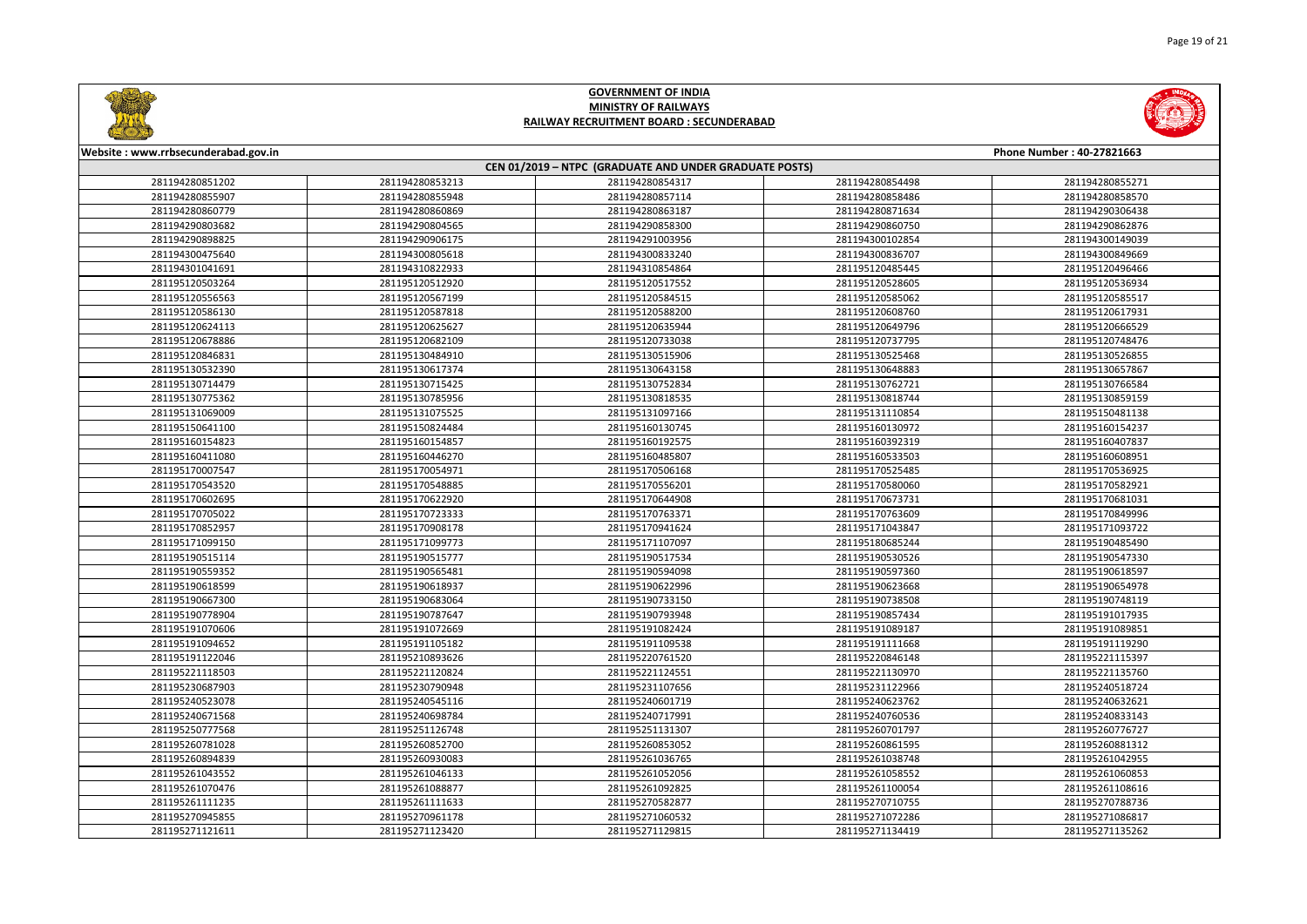



| Website: www.rrbsecunderabad.gov.in |                 |                                                        |                 | Phone Number: 40-27821663 |
|-------------------------------------|-----------------|--------------------------------------------------------|-----------------|---------------------------|
|                                     |                 | CEN 01/2019 - NTPC (GRADUATE AND UNDER GRADUATE POSTS) |                 |                           |
| 281195280000842                     | 281195280003320 | 281195280004347                                        | 281195280013938 | 281195280015404           |
| 281195280018429                     | 281195280021060 | 281195280021877                                        | 281195280022406 | 281195280024944           |
| 281195280029801                     | 281195280032706 | 281195280034841                                        | 281195280039011 | 281195280040466           |
| 281195280041121                     | 281195280041317 | 281195280042255                                        | 281195280045048 | 281195280046258           |
| 281195280047016                     | 281195280047130 | 281195280047825                                        | 281195280048130 | 281195280048539           |
| 281195280048638                     | 281195280048800 | 281195280049431                                        | 281195280049803 | 281195280050133           |
| 281195280050779                     | 281195280051853 | 281195280051986                                        | 281195280051990 | 281195280052226           |
| 281195280052285                     | 281195280052290 | 281195280052319                                        | 281195280052463 | 281195280052539           |
| 281195280052629                     | 281195280053239 | 281195280053583                                        | 281195280054086 | 281195280054713           |
| 281195280054874                     | 281195280055010 | 281195280055437                                        | 281195280055674 | 281195280055817           |
| 281195280055876                     | 281195280055906 | 281195280056303                                        | 281195280056399 | 281195280057113           |
| 281195280057740                     | 281195280057816 | 281195280057874                                        | 281195280058098 | 281195280058138           |
| 281195280058183                     | 281195280060106 | 281195280060430                                        | 281195280063550 | 281195280070562           |
| 281195280075338                     | 281195280078966 | 281195280080726                                        | 281195280081902 | 281195280082781           |
| 281195280084514                     | 281195280084739 | 281195280085612                                        | 281195280094400 | 281195280097961           |
| 281195280098457                     | 281195280098836 | 281195280099585                                        | 281195280099884 | 281195280100163           |
| 281195280100250                     | 281195280100286 | 281195280100416                                        | 281195280101371 | 281195280101450           |
| 281195280101677                     | 281195280101756 | 281195280101793                                        | 281195280101803 | 281195280102268           |
| 281195280102617                     | 281195280103325 | 281195280103354                                        | 281195280104279 | 281195280104884           |
| 281195280105342                     | 281195280106378 | 281195280107236                                        | 281195280111009 | 281195280113923           |
| 281195280123905                     | 281195280124436 | 281195280125198                                        | 281195280128332 | 281195280129748           |
| 281195280130374                     | 281195280130491 | 281195280130669                                        | 281195280131404 | 281195280131760           |
| 281195280133466                     | 281195280135959 | 281195280139865                                        | 281195280145395 | 281195280147246           |
| 281195280147704                     | 281195280149225 | 281195280149429                                        | 281195280150651 | 281195280151213           |
| 281195280151413                     | 281195280151429 | 281195280151757                                        | 281195280152577 | 281195280153265           |
| 281195280153517                     | 281195280153603 | 281195280153619                                        | 281195280153798 | 281195280154159           |
| 281195280154268                     | 281195280154828 | 281195280154913                                        | 281195280155812 | 281195280155943           |
| 281195280160678                     | 281195280163880 | 281195280165086                                        | 281195280168715 | 281195280169716           |
| 281195280172440                     | 281195280173402 | 281195280173697                                        | 281195280174091 | 281195280174473           |
| 281195280174959                     | 281195280175014 | 281195280175426                                        | 281195280175996 | 281195280176093           |
| 281195280186628                     | 281195280188270 | 281195280189039                                        | 281195280190624 | 281195280190722           |
| 281195280192555                     | 281195280192716 | 281195280192728                                        | 281195280192766 | 281195280192830           |
| 281195280193506                     | 281195280193544 | 281195280193793                                        | 281195280193837 | 281195280194214           |
| 281195280194569                     | 281195280195449 | 281195280195540                                        | 281195280381463 | 281195280381529           |
| 281195280383390                     | 281195280383696 | 281195280387112                                        | 281195280387975 | 281195280388615           |
| 281195280389433                     | 281195280389750 | 281195280393302                                        | 281195280393494 | 281195280393694           |
| 281195280394275                     | 281195280399291 | 281195280402299                                        | 281195280403439 | 281195280403772           |
| 281195280404022                     | 281195280404299 | 281195280404664                                        | 281195280405731 | 281195280406149           |
| 281195280407346                     | 281195280407609 | 281195280408235                                        | 281195280409003 | 281195280410146           |
| 281195280414144                     | 281195280417647 | 281195280417980                                        | 281195280424767 | 281195280425598           |
| 281195280426512                     | 281195280432877 | 281195280438580                                        | 281195280444867 | 281195280446074           |
| 281195280447595                     | 281195280448401 | 281195280449648                                        | 281195280451774 | 281195280452459           |
| 281195280463287                     | 281195280463407 | 281195280463936                                        | 281195280471654 | 281195280482871           |
| 281195280484779                     | 281195280492253 | 281195280507245                                        | 281195280512212 | 281195280513478           |
| 281195280516528                     | 281195280540639 | 281195280541273                                        | 281195280550058 | 281195280566419           |
| 281195280576174                     | 281195280579774 | 281195280583657                                        | 281195280587164 | 281195280592218           |